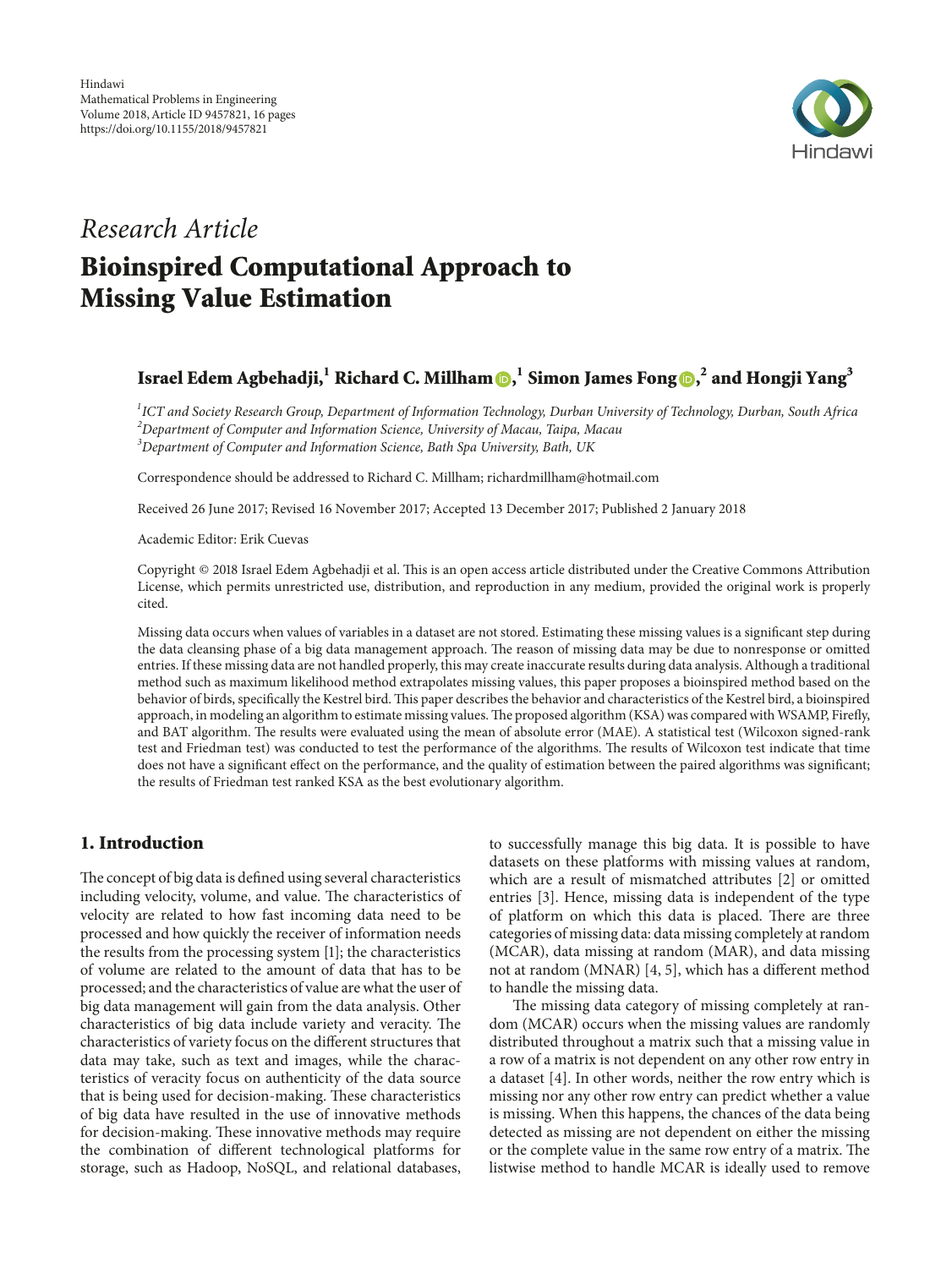all data that has one or more missing cases; however, by this removal, a problem is created in that the missing values produce both biased parameters and incorrect estimates in analysis. While the pairwise method is also another method to handle MCAR, this method sought to address the missing value problem by computing the covariance estimates from all samples of cases observed on variables. The pairwise deletion method assumes that all data is completely missing at random; therefore, variables with missing data are then deleted during computation. This deletion could cause error in computation because each element in the covariance matrix may have a different group of attributes [\[6](#page-14-5), [7](#page-14-6)].

Missing at random (MAR) category occurs when the missing value in a row of a matrix depends on another known row entry in a dataset. In other words, the missing value can be predicted from a previously known value in a dataset. Thus, the missing value is dependent on the previously known value. When this happens, it becomes easy to trace a pattern on a missing value in a row of a matrix. The traditional approach to handle MAR is pairwise deletion method as described previously.

Missing not at random (MNAR) (also known as nonignorable nonresponse) category occurs when the missing value in a row of a matrix depends on the other missing values in the row entry. When this happens, the known data cannot be used to estimate the missing value. Thus, the chances that the current value is detected as missing are dependent on the detection of previously missing values.

These traditional approaches to handle missing data such as listwise deletion or case deletion, pairwise deletion, and also sample mean substitution (i.e.,  $k$ -NN and  $k$ -means clustering [\[4,](#page-14-3) [8\]](#page-14-7)) are, however, not efficient at providing the best optimal estimates for missing values. For instance, the sample mean substitution method requires that each data point clustered around a centroid be computed so as to find the best estimates. Thus, the number of clusters, the number of data points, and the dimensions involved to compute missing values make it inefficient. With the pairwise deletion, since the method assumes all data is missing at random, it then uses the average sample size to estimate its standard error, which results in either underestimation or overestimation of the standard error in the analysis of missing values, and this makes it inefficient. In view of this, other efficient methods such as maximum likelihood [\[9](#page-14-8)] and multiple imputation method (for MAR), expectationmaximization (EM) algorithm [\[4](#page-14-3), [10\]](#page-14-9) and machine learning approach (such as autoencoder neural network) and metaheuristic algorithms, such as genetic algorithms, [\[11\]](#page-14-10) have been proposed to handle missing values at random.

The maximum likelihood method is a method for estimating missing values by selecting a set of parameters or values that maximizes a likelihood function. The advantage of the maximum likelihood method is its consistency and unbiased estimation of the parameter closest to the observed value [\[12](#page-15-0)]. The expectation-maximization algorithm uses the maximum likelihood method to impute all missing values in a dataset [\[4\]](#page-14-3). This procedure in finding missing values uses probability to iteratively impute values in its estimation of an approximate parameter that becomes closer

to the missing value [\[10\]](#page-14-9). This iterative process generates a weighted value that is improved in each iteration until a termination condition is reached. Additionally, when there are many variables and multiple missing values, then the computational time increases at each iteration. On the other hand, the autoencoder neural network or the autoassociative multilayer perceptron method consists of an input and output layer where the number of inputs is equal to the number of outputs [\[13](#page-15-1)]. This network, when used to estimate approximate missing values, uses activation functions to map sparse input space through hidden units to output space. In other words, this activation function is used as a function to control the input data from a dataset. During the estimation process, weighted parameters are used in the hidden unit of the network. This weight parameter is solved iteratively by maximizing the probability of the weight parameter in the hidden unit to produce the best value that is close to the missing value [\[5](#page-14-4)]. The advantage of the autoencoder neural network is that it gives reliable estimates as missing values; however, its efficiency depends on the number of hidden layers chosen, and the higher the number of hidden layers, the more the computational time required to estimate the missing value(s).

Genetic algorithms are an evolutionary approach which is based on the survival of the fittest. This survival depends on the mechanism of "natural selection" (Darwin, 1868, as cited in [\[14](#page-15-2)]) where element is represented using a binary string. A genetic algorithm is an adaptive search procedure [\[15\]](#page-15-3), as cited by [\[14](#page-15-2)], which involves the use of operators such as crossover, mutation, and selection methods to find a global optimal result/solution. The search procedure starts with an initial guess and attempts to improve the guess through evolution [\[14\]](#page-15-2) by comparing the fitness of the initial generation of population with the fitness obtained after application of operators to the current population until the final optimal value is produced. This adaptive search procedure is an iterative process that allows the elimination of weak individuals of a population through a continuous update of the initial generation of population via multiple generations until the termination condition is reached. The adaptive search procedure helps to find approximate missing values [\[16](#page-15-4)] by optimizing an objective function/fitness function in any given search problem.

Particle swarm is a bioinspired method that is based on the swarm behavior of fish schools and bird flocks in nature [\[17\]](#page-15-5). The swarm behavior is expressed in terms of how particles adapt and make decisions on change of position within a space based on the position of other neighboring particles. The advantage of swarm behavior is that as an individual particle makes a decision, it leads to an emergent behavior [\[18](#page-15-6)]. This emergent behavior is the result of local interaction among particles in a problem space. Among the particle swarm algorithms for finding the best possible solutions in a problem space are the Firefly algorithm [\[19](#page-15-7)], bats [\[20\]](#page-15-8), and cuckoo birds [\[21\]](#page-15-9). The successful characteristic of fireflies is the short and rhythmic flashes they produce [\[19\]](#page-15-7). This flashing light is used as a mechanism to attract mating partners and attract potential prey, and it serves as a warning to other fireflies. The signaling system of this flashing light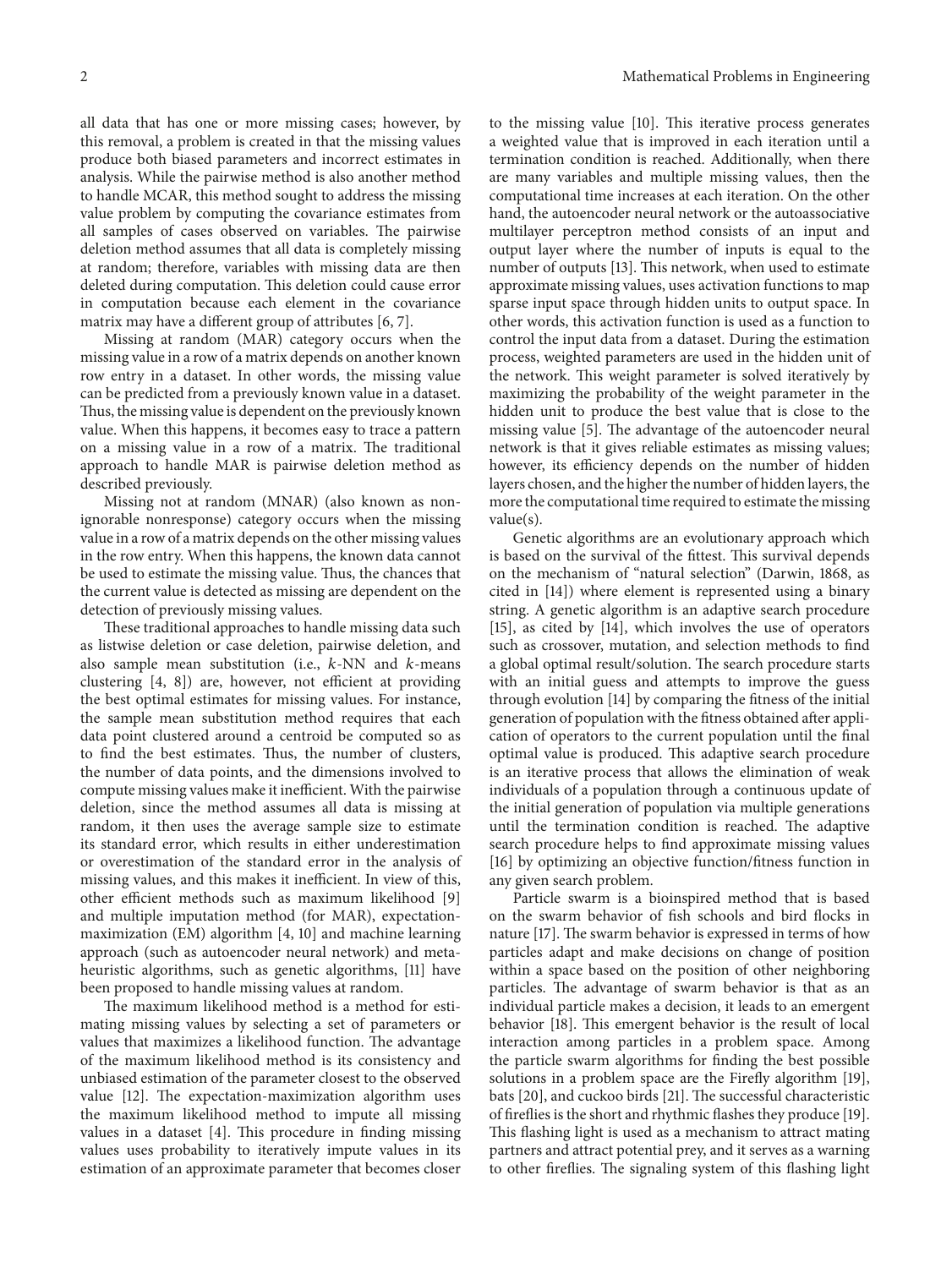mechanism is controlled by simplified basic rules underlining the behavior of fireflies. Unlike a genetic algorithm which uses operators such as mutation, crossover, and selection, the firefly uses attractiveness and brightness to improve certain individuals in its population. The similarity between the genetic algorithm and the firefly is that both generate an initial population and continue to update the initial population using fitness functions. The brighter fireflies attract those closest around them and the fireflies whose flashes fall below a given threshold are removed from the population, while the brightest fireflies form the next generation, and the generations/iterations continue until a select criterion is reached or the maximum number of generations is reached. The behavior of fireflies where a bright firefly attracts a firefly with a weaker brightness has been applied in missing data imputation by finding estimates of values closest to known values and then replacing these missing values with these estimates.

Wolf Search Algorithm (WSA) is a bioinspired heuristic optimization algorithm which is based on wolf preying behavior [\[22](#page-15-10)]. The behavior of a wolf includes its ability to hunt independently by remembering its own trait (meaning wolves have memory); ability to only merge with its peer when the peer is in a better position (meaning there is trust among wolves to never prey on each other); ability to escape randomly upon appearance of a hunter [\[22\]](#page-15-10); and the use of scent marks as a way of demarcating its territory and communicating with other wolves [\[23\]](#page-15-11). This behavior expressed by wolves enables them to randomly adapt to their environment when hunting. If a wolf finds a new better position, the incentive is stronger to assume this new position provided that the position is already inhabited by a companion wolf. The wolf search algorithm is an iterative search process that starts with the setting of the initial parameter, random initialization of population, evaluation and updating a current population using a fitness test, and continuing on with creating new generations/iterations until some stopping criterion is met. Unlike the genetic algorithm that uses operators such as mutation, crossover, and selection methods or particle swarm algorithm, such as firefly, that uses attractiveness and brightness of prey, the wolf uses attractiveness of prey within its visual range. Furthermore, each wolf instinctively flocks together in a pack, which is collective, and organizes individual searches of an individual wolf. Therefore, the swarming behavior of WSA is delegated to each individual wolf and this could form multiple leaders swarming from multiple directions towards the best solution rather than a single flock searching for an optimum in one direction at a time [\[22](#page-15-10)]. This swarm behavior of wolves could be used to estimate the approximate value close to known values in a missing value at a random situation.

A variation of WSA is the Wolf Search Algorithm with Step Minus Previous (WSAMP). This WSAMP allows wolves to remember a previous best position and avoid the old positions which do not produce the best solution.

BAT algorithm [\[24\]](#page-15-12) is a bioinspired method based on the behavior of microbats in their natural environment. The unique behavior that characterizes bats is their echolocation mechanism. This mechanism helps bats orient and find prey

within their environment. The search strategy of bats is controlled by the pulse rate and loudness of their echolocation mechanism. The change in the pulse rate helps to improve on the previous position, while the loudness alerts each other bat on the best position that has been found [\[25\]](#page-15-13). The bat behavior has been applied in several optimization problems to find the best optimal solution. The BAT algorithm search process starts with random initialization of the population, evaluation of the new population using a fitness function, and finding the best population. Unlike the wolf algorithm that uses attractiveness of prey to govern its search, the BAT algorithm uses the pulse rate and loudness to control the search for the optimal solution.

Bioinspired search strategies are controlled by randomization, efficient local search, and global best solution [\[24\]](#page-15-12). The contribution of this paper is that the random encircling behavior of certain birds that is required in achieving an optimal solution for missing values is first proposed as a new computational method and then examined in comparison with other metaheuristic algorithms such as Wolf Search Algorithm with a step Minus Previous (WSAMP), Firefly algorithm, and BAT algorithm. The advantage of random encircling is that it maximizes the search space, thus creating a wider range from a hovering position for the best possible solution. We also evaluated the quality of the proposed computational method, the random encircling of birds such as Kestrel, using a fitness function.

The remainder of this article is organized as follows. In Section [2,](#page-2-0) we describe the behavior of Kestrel birds. Section [3](#page-3-0) discusses the proposed computational model. The model consists of mathematical formulations on the Kestrel's characteristics. Section [4](#page-6-0) discusses the experimental results as well as comparisons of the proposed algorithm with the existing approach. Section [5](#page-9-0) presents statistical analysis of experimental results. Section [6](#page-14-11) contains conclusions and future work.

#### <span id="page-2-0"></span>**2. Description of the Behavior of Kestrel Birds**

The bioinspired algorithm is based on the behavior of Kestrel birds when hunting for prey. The Kestrel is a kind of bird that hunts by hovering (i.e., flight-hunt) or from a perch. These birds are strongly territorial and hunt individually [\[26](#page-15-14), [27](#page-15-15)]. Reference [\[27\]](#page-15-15) indicated that, during a hunt, Kestrels are imitative rather than cooperative. This suggests that Kestrels prefer not to communicate with each other but rather they imitate the behavior of other Kestrels with better hunting techniques and improve their hunting technique even though the hunting technique can change based on the type of prey, prevailing weather conditions, and energy requirements (for gliding or diving) [\[28](#page-15-16)].

During hunting, Kestrels use their eyesight to watch small and agile prey within their circling radius or coverage area referred to as the visual circling radius. The minute air disturbance from flying prey and the trail of urine and faeces from ground prey give an indication of the availability of prey. Once available prey is detected using these indications, the Kestrel positions itself to hunt. Kestrels are able to hover in changing airstream, maintain a fixed forward looking position with their eyes on the prey, and use random bobbing of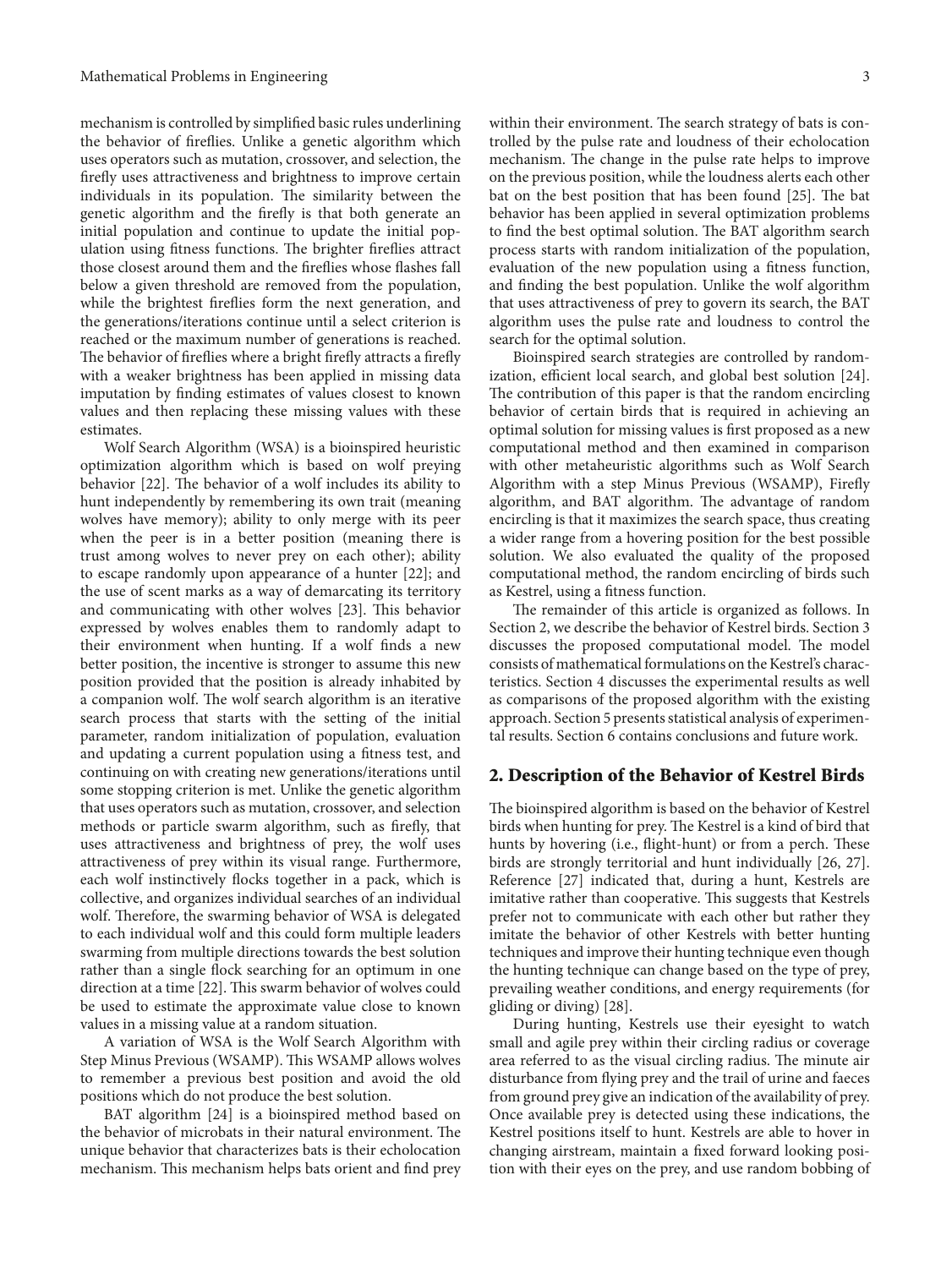the head to find the least distance between their position and the position of the prey. Also, the Kestrels possess excellent ultraviolet sensitive eyesight characteristics to visually locate trails because these trails of urine and faeces reflect ultraviolet light. Consequently, trails of prey such as voles become visible to Kestrels [\[29](#page-15-17)].

In hovering, Kestrels perform a wider search (global exploration) across territories within their visual circling radius, maintain a motionless position with a forward looking eye fixed on the prey, detect minute air disturbances from flying prey (particularly flying insects) to best position themselves to hunt the prey, and mostly move with precision through changing airstream.

Kestrels are able to flap their wings and adjust their long tails to stay in a place that is referred to as a still position in changing airstream. While in perch, mostly from high fixed structures, the Kestrel changes its perch every few minutes, performs a thorough search (a local exploitation using its individual hunt behavior) of its local territory with less energy requirements than a hovering hunt, and uses its ultraviolet sensitive capabilities to detect mammals such as voles closer to a perched area. This behavior suggests that, in perch, Kestrels conserve some of their energy and direct their ultraviolet sensitive capabilities to detect slowly moving prey on the ground. Moreover, an individual Kestrel with better perch and hovering skills in wider search area stands a better chance to move faster on its prey or disperse sooner from its enemy than individual Kestrels that develop hunting skills in local territories [\[27\]](#page-15-15). Therefore, it is significant to combine both types of hunting skills for a successful hunt. The characteristics of Kestrels are summarized as follows:

- (1) Soaring: this gives a larger search space (global exploration) within the visual coverage area.
	- (a) They maintain a still (motionless) position with eyesight fixed on the prey.
	- (b) They encircle the prey beneath with keen eyesight.
- (2) Perching: each Kestrel does a thorough search (local exploitation) within its visual coverage area.
	- (a) They perform frequent bobbing of the head.
	- (b) They get attracted to the prey using the detected visible trail and then glide to capture this prey.
- The following assumptions are made on the characteristics:
	- (i) The still position gives a near-perfect circle, and thus frequent changes in a circle direction depend on the position of the prey in shifting the center of its circling direction.
	- (ii) Frequent bobbing of the head gives a degree of magnified or binocular vision that helps in measuring the distance to the prey, which then enables the Kestrel to move with a speed to strike.
	- (iii) Attractiveness is proportional to light reflection; thus, the higher or the longer the distance from the Kestrel

to the trail, the less the trail brightness. This distance rule applies to both hovering height and distance away from perch.

(iv) New trails are more attractive than an old trail. Thus, trail decay or trail evaporation depends on the halflife of the trail.

#### <span id="page-3-0"></span>**3. The Proposed Computational Model**

The proposed computational model for Kestrel's missing value estimation is based on the description of Kestrels' behavior and characteristics. The following mathematical expressions depict the characteristics of the Kestrel.

*(i) Encircling*. Encircling is when the Kestrel randomly shifts (or changes) the center of circling direction to recognize the current position of the prey. As the prey changes its current position, Kestrels randomly use the encircling behavior to encircle the prey. This movement of the prey determines the best possible position assumed by the Kestrel. The encircling  $\overrightarrow{D}$  [\[30\]](#page-15-18) is expressed as

$$
\overrightarrow{D} = \left| \overrightarrow{C} * \overrightarrow{x_p} (t) - \overrightarrow{A} * \overrightarrow{x} (t) \right|. \tag{1}
$$

Thus,

$$
\overrightarrow{C} = 2 * \overrightarrow{r1}, \qquad (2)
$$

where  $\vec{C}$  is the coefficient vector,  $\vec{D}$  is the encircling value obtained to indicate best position,  $\overrightarrow{x_p}(t)$  is the position vector of the prey,  $\overrightarrow{A}$  is coefficient vector, and  $\overrightarrow{x}(t)$  indicates the position vector of a Kestrel, and  $r1$  and  $r2$  are random numbers generated between 0 and 1.

*(ii) Current Position*. The current best position of the Kestrel is expressed as

$$
\overrightarrow{x}(t+1) = \overrightarrow{x_p}(t) - \overrightarrow{A} * \overrightarrow{D}.
$$
 (3)

Thus,

<span id="page-3-1"></span>
$$
\overrightarrow{A} = 2 * \overrightarrow{z} * \overrightarrow{r2} - \overrightarrow{z}, \qquad (4)
$$

where  $\overrightarrow{A}$  is the coefficient vector,  $\overrightarrow{D}$  is the encircling value obtained,  $\vec{x}_p(t)$  is the position vector of the prey, and  $\vec{x}(t+1)$ represents the current best position of Kestrels.  $\vec{z}$  linearly decreases from 2 (upper bound value) to 0 (lower bound value) and it is used to control the randomness in iteration.  $\vec{z}$  is expressed as follows:

<span id="page-3-2"></span>
$$
\vec{z} = \vec{z}_{hi} - (\vec{z}_{hi} - \vec{z}_{low}) \frac{\text{itr}}{\text{Max\_itr}},
$$
 (5)

where itr is the current iteration and Max itr represents the maximum number of iterations to terminate the search.  $z_{hi}$ represents the higher bound value while  $z_{\text{low}}$  represents the lower bound value. Other Kestrels that are involved in the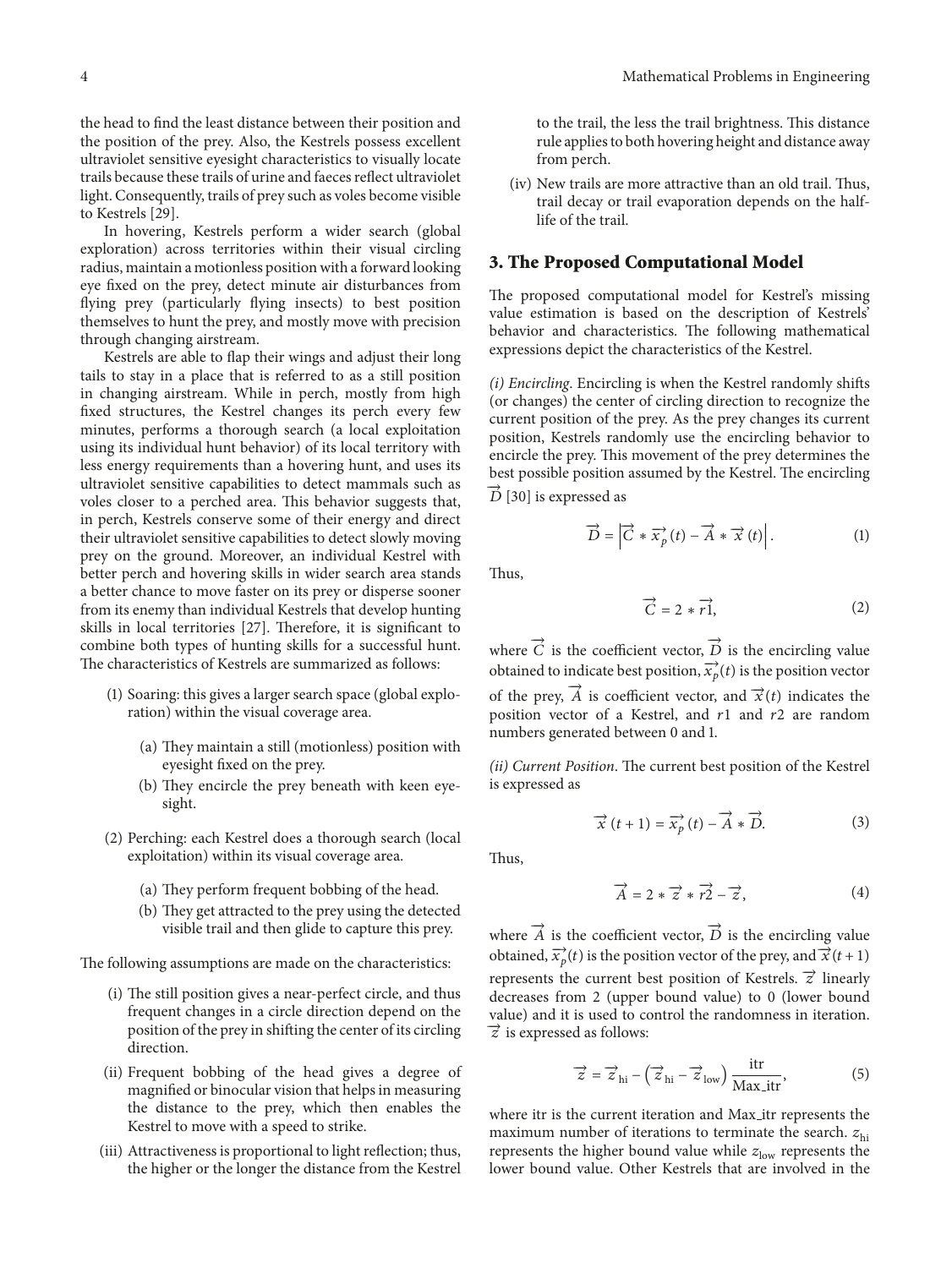search update their position according to the best position of the leading Kestrel. Also, the change in position of a Kestrel in airstream depends on the frequency of bobbing, attractiveness, and trail evaporation. This is expressed as follows.

(a) Frequency of Bobbing. The frequency of bobbing  $f$  is used for sight distance measurement in the search space. This is expressed as

$$
f_{t+1}^{k} = f_{\min} + (f_{\max} - f_{\min}) * \alpha,
$$
 (6)

where  $\alpha \in [0, 1]$  is a random number generated from lower and upper end points to control the frequency of bobbing within a visual range.  $f_{\text{max}}$  represents the maximum frequency and  $f_{\text{min}}$  is the minimum frequency both between 1 and 0, respectively.

(b) Attractiveness. Attractiveness  $\beta$  indicates the light reflected from a trail, which is defined by

$$
\beta(r) = \beta_o e^{-\gamma r^2},\tag{7}
$$

where  $\beta_0$  represents the attractiveness,  $\gamma$  represents variation of light intensity in the range  $[0, 1]$ , and  $r$  represents the sight distance  $s(x_i, x_c)$  measurement which is expressed using Minkowski distance formulation as follows:

$$
s(x_i, x_c) = \left(\sum_{k=1}^n |x_{i,k} - x_{c,k}|^{\lambda}\right)^{1/\lambda}.
$$
 (8)

Thus,

$$
V \leq s\left(x_i, x_c\right),\tag{9}
$$

where  $x_i$  is the current sight measurement,  $x_c$  are all potential neighboring sight measurements near  $x_i$ , *n* is the total number of neighboring sights,  $\lambda$  is the order (1 or 2), and V is the visual range.

*(c) Trail Evaporation*. A definition of a trail is the formation and maintenance of a line [\[31](#page-15-19)]. In metaheuristic algorithms, ants use trails both to trace the path to a food source and to prevent themselves from getting stuck in a single food source.Thus, ants, using these trails, can search many food sources in a search space [\[14\]](#page-15-2). As ants continue to search, trails are drawn and substances are deposited in the trail. These substances help ants to communicate with each other about the location of food sources. Therefore, other ants continuously follow this path and also deposit substances for the trail to remain fresh. Similar to ants, Kestrels use trails in search of food sources. However, these trails are rather deposited by prey, which provides an indication to Kestrels on the availability of food sources. The assumption is that the substances deposited by these types of prey are similar to substances deposited on ants' trails. Additionally, when the source of food depletes, Kestrels no longer follow this path. Consequently, the trail substance begins to diminish with time at an exponential rate causing trails to become old. This diminishment denotes the unstable nature of the trail substances which can be theoretically stated as follows: if there are  $N$  unstable elements with an exponential decay rate  $\gamma$ , then an equation can be formulated to describe how N substance decreases in time  $t$  [\[32\]](#page-15-20). This equation is expressed as follows:

$$
\frac{dN}{dt} = -\gamma N.\tag{10}
$$

<span id="page-4-1"></span>In other words, since the substances are unstable, this introduces randomness in the decay process. Thus, the decay rate  $(y)$  with time  $(t)$  is reexpressed as

<span id="page-4-2"></span>
$$
\gamma_t = \gamma_o e^{-\lambda t},\tag{11}
$$

where  $\gamma_o$  is a random initial value of substance that is decreased at each iteration and where  $t$  is the number of iterations or time steps.  $t \in [0, \text{Max}\_ \text{itr}],$  where Max $\_ \text{itr}$  is the maximum number of iterations. The decay rate  $\gamma_t$  at time t to indicate a new trail or old trail is expressed as

$$
\text{if } \gamma_t \longrightarrow \begin{cases} \gamma_t > 1, \quad \text{trail is new} \\ 0, \quad \text{otherwise.} \end{cases} \tag{12}
$$

<span id="page-4-0"></span>Again, the decay constant  $\lambda$  is expressed by

$$
\lambda = \frac{\phi_{\text{max}} - \phi_{\text{min}}}{t_{1/2}},\tag{13}
$$

where  $\lambda$  is the decay constant,  $\phi_{\text{max}}$  is the maximum number of substances in the trail,  $\phi_{\min}$  is the minimum number of substances in the trail, and  $t_{1/2}$  is the half-life period of a trail which shows that the trail is old and unattractive.

Finally, the Kestrel updates its position using the following equation:

<span id="page-4-3"></span>
$$
x_{i+1}^k = x_i^k + \beta_0 e^{-\gamma r^2} \left( x_j - x_i^k \right) + f_i^k, \tag{14}
$$

where  $x_{i+1}^k$  is the current best position of the Kestrel which represents the candidate solution and  $x_i^k$  is the previous position of the Kestrel.  $\beta_o e^{-\gamma r^2}$  represents the attractiveness as expressed in [\(7\).](#page-4-0)  $x_j$  represents a Kestrel with a better position while  $f_i^k$  is the frequency of bobbing as expressed in [\(6\).](#page-4-1)

*(iii) Fitness Function*. The fitness function is used to evaluate how well the algorithm performs in terms of the quality of estimation. This performance is measured in terms of minimizing the deviation of data points from the estimated value without considering the direction (negative or positive) of the fitness value. Thus, the performance measurement method used the mean of absolute error (MAE) as fitness function evaluation because it allows the model to fine-tune absolute values and improve on the performance of values into much finer positive values without consideration of negative values. The MAE is expressed in

$$
MAE = \frac{1}{n} \sum_{i=1}^{n} |o_i - x_i|,
$$
 (15)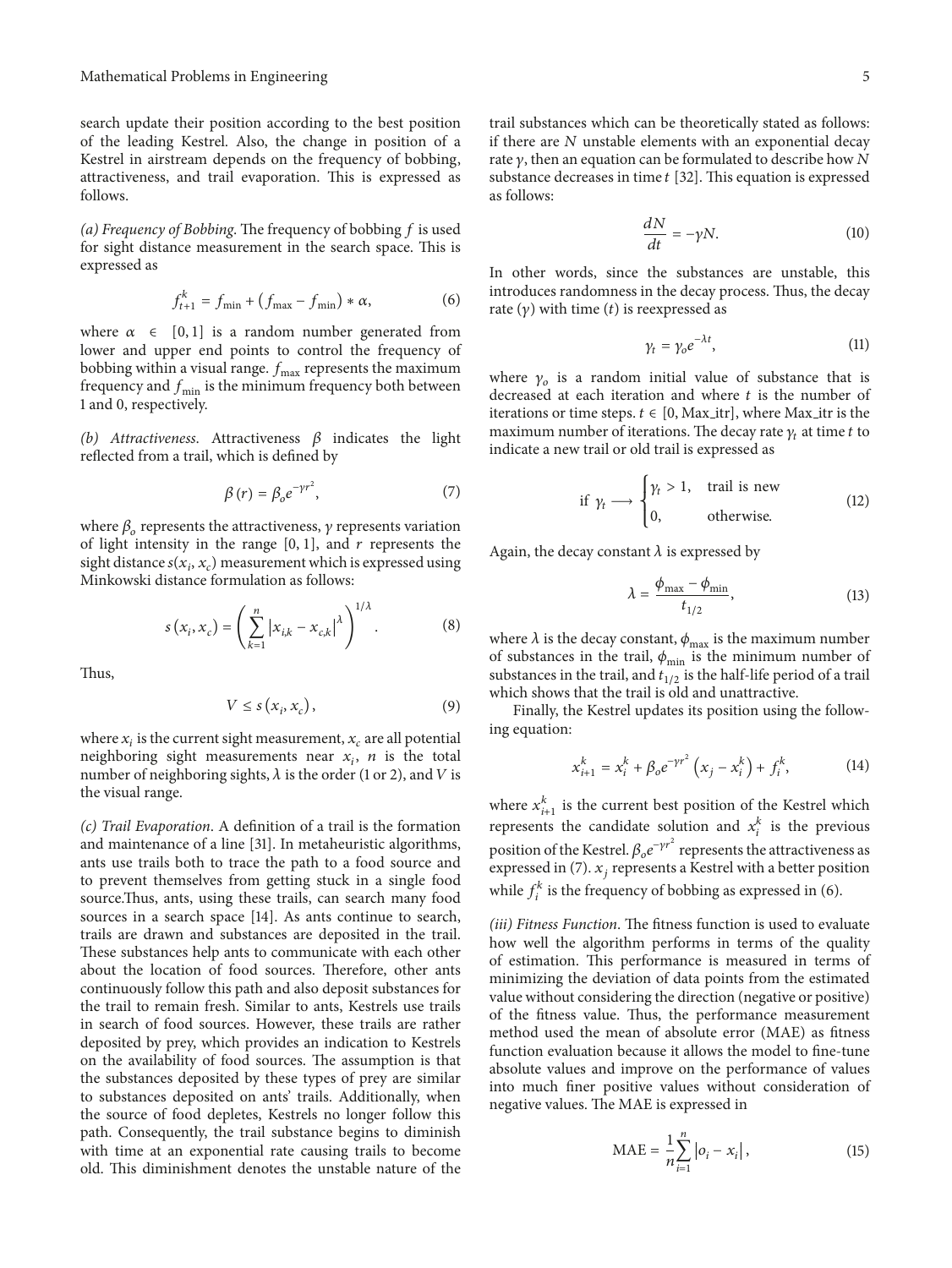(i) Set parameters (ii) Initialize population of  $n$  Kestrels using equation [\(3\)](#page-3-1) and evaluate fitness of population using equation [\(18\)](#page-5-0) (iii) Start iteration (loop until termination criteria is met) Compute Half-life of trail using equation [\(11\)](#page-4-2) Compute frequency of bobbing using equation [\(6\)](#page-4-1) Evaluate position for each Kestrel as in equation using equation [\(14\)](#page-4-3) If  $f(x_i) < f(x_i)$  then Move Kestrel  $i$  towards  $j$ End if Update position  $f(x_i)$  for all  $i = 1$  to  $n$  as in equation [\(20\)](#page-5-1) Find the current best value (iv) End loop

Algorithm 1: The proposed algorithm for KSA.

where  $o_i$  is the observed data point at the *i*th position in the sampled dataset,  $x_i$  is the estimated value at the *i*th position in the dataset, and  $n$  is the number of data points in the sampled dataset. There are other evaluation methods such as root mean square error (RMSE) and mean square error (MSE).

The root mean square error (RMSE) measures the mean square error in the original data point and estimated value. The RMSE is expressed as the square root of the variance (i.e., standard deviation) in

RMSE = 
$$
\sqrt{\frac{1}{n} \sum_{i=1}^{n} (o_i - x_i)^2}
$$
, (16)

where  $o_i$  is the observed data point at the *i*th position in the sampled dataset,  $x_i$  is the estimated value at the *i*th position in the sampled dataset, and  $n$  is the number of data points in the sampled dataset.

The mean square error (MSE) measures the square of the deviation between the estimated values and the actual data point for the variable being considered; the smaller the MSE value, the better the accuracy of estimation, and vice versa. The MSE is expressed in

$$
MSE = \frac{1}{n} \sum_{i=1}^{n} (o_i - x_i)^2, \qquad (17)
$$

where  $o_i$  is the observed data point at the *i*th position in the sampled dataset,  $x_i$  is the estimated value at the *i*th position in the sampled dataset, and  $n$  is the number of data points in the sampled dataset.

The difference between the RMSE and the MSE is that MSE minimizes the error between the observed data and estimated value, but RMSE further minimizes the variance, while the mean of absolute error (MAE) measures the magnitude of errors without considering the direction of the fitness value.

In our comparison, we expressed the fitness function using the mean of absolute error as follows:

fitness (x) = 
$$
\frac{1}{n} \sum_{i=1}^{n} |o_i - x_i|
$$
, (18)

<span id="page-5-2"></span>where  $o_i$  is the observed data point at the *i*th position in the sampled dataset,  $x_i$  is the estimated value at the *i*th position in the dataset, and  $n$  is the number of data points.

*(iv) Velocity*. The velocity of a Kestrel moving from its current best position in a changing airstream is

$$
v_{t+1}^k = v_t^k + x_t^k,
$$
 (19)

where  $v_{t+1}^k$  is the current best velocity,  $v_t^k$  represents the initial velocity, and  $x_t^k$  represents the best position of the Kestrel. The change in velocity is controlled by the inertia weight  $\omega$  (which is also referred to as the convergent parameter). This inertia weight has a linearly decreasing value. The final velocity is thus expressed to include this inertia weight as expressed in

<span id="page-5-1"></span>
$$
\nu_{t+1}^k = \omega \nu_t^k + x_t^k, \tag{20}
$$

where  $\omega$  is the convergence parameter,  $v_t^k$  is the initial velocity,  $x_t^k$  is the best position of the Kestrel, and  $v_{t+1}^k$  is the current best velocity of the Kestrel. A Kestrel search through the search space in order to find an optimal solution requires the continuous update of the velocity, random encircling, and position towards the best estimate.

The proposed algorithm to implement KSA is expressed in Algorithm [1.](#page-5-2)

The Kestrel formulation also adopts the aspect of swarm behavior in terms of individual searching, moving to a better position, and fitness evaluation. However, what makes the Kestrel distinctive is the individual hunt through its random encircling of prey and its imitation of the best individual Kestrel. Since Kestrels hunt individually and imitate the best features of successful individual Kestrels, it is suggested that Kestrels are able to remember the best solution from a particular search space and continue to improve upon the initial solution until the final best is reached.

<span id="page-5-0"></span>In comparison of the unique characteristics of the Kestrel algorithm with the Firefly, the wolf, and the BAT algorithms, the following can be stated: the Firefly algorithm is based on attractiveness, collective behavior, and brightness; the wolf algorithm is also based on attractiveness, collective behavior, and escape; the BAT algorithm is based on pulse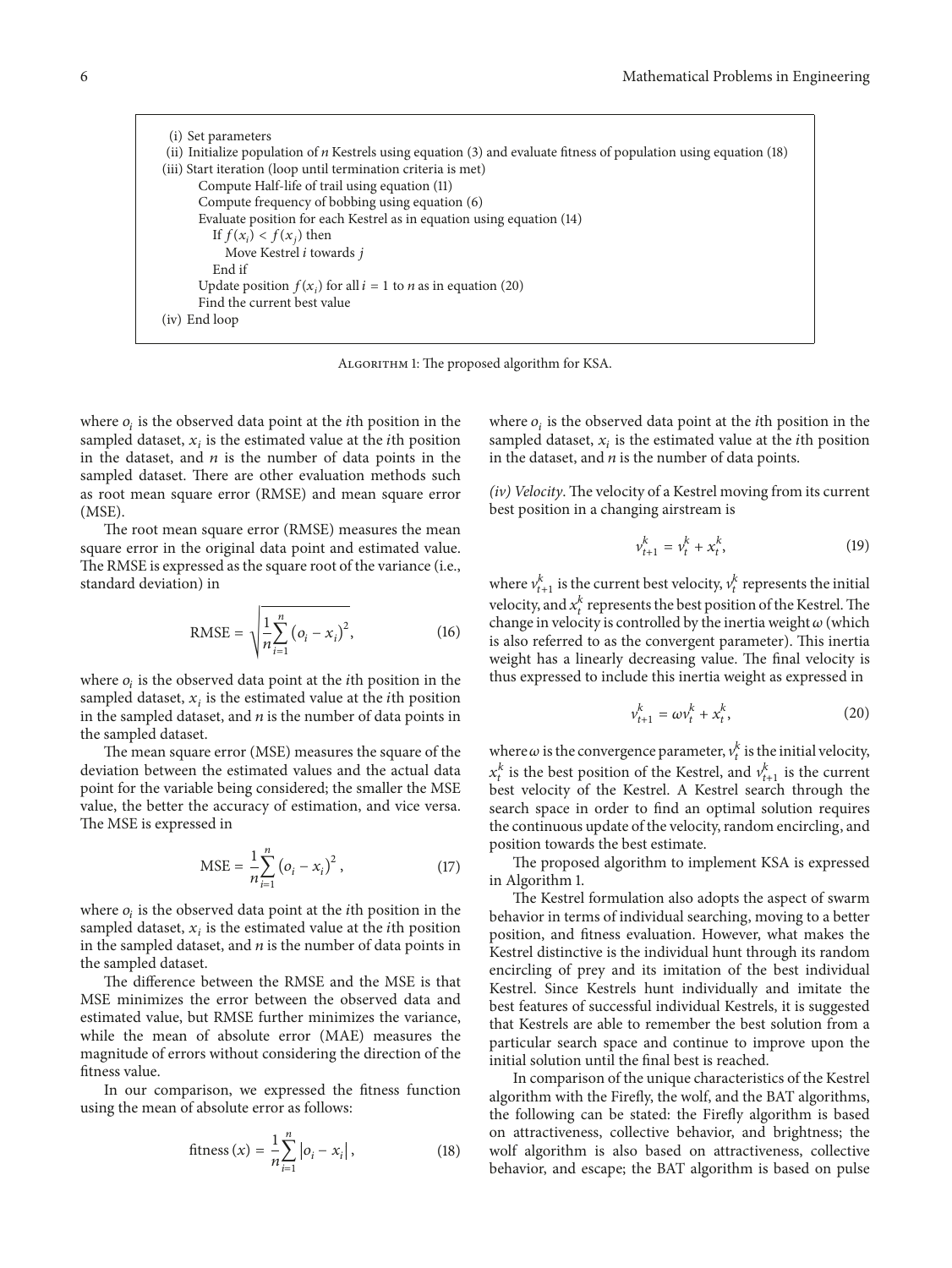

<span id="page-6-1"></span>rate and loudness; and the Kestrel algorithm is based on attractiveness, brightness of the trail which is dependent on the half-life period, and encircling. This encircling behavior allows Kestrels to be adaptable in searching multiple missing values within a particular search space. The basis for the comparison is to assess the interesting behavior of the newly developed algorithm (i.e., KSA) and show how different this newly developed algorithm is from previous algorithms.

#### <span id="page-6-0"></span>**4. Experimental Results**

The proposed algorithm was implemented in MATLAB 2012A and the quality of estimation was evaluated with the MAE method.

The initial parameters for KSA were set as  $\beta_0 = 1$  and visual range = 1. As expressed in [\(5\),](#page-3-2) the following parameters were set for the lower and higher bound as  $z$  min = 0.2 and  $z$  max = 0.9, respectively. Representative data was used to test our algorithm and a maximum of 500 iterations/generations were done to have a greater chance to further refine the best value in each run. A sample set of data (46×9 matrix problem dimension/scale) with multiple missing values in the row matrix was used in order to provide a thorough test of missing values in each row of a matrix. Figure [1](#page-6-1) shows the test results.

Figure [1](#page-6-1) depicts the single graph on the fitness value of KSA after 500 iterations. The curve ascends and descends steeply during the start of iteration and then gradually converges at the optimal solution at the end of the iterations. The nature of the curve at the initial iteration suggests that KSA quickly maximizes the search space and gradually minimizes until its convergence to a global optimum value of **0.007421**.

Figure [2](#page-6-2) depicts the comparison of fitness value of KSA as expressed in [\(18\).](#page-5-0) During the comparison process, 500 iterations/generations were performed. The basis of this comparison is to demonstrate how the proposed algorithm performs in larger generations and thus allow the adequate refinement of the best fitness value.



<span id="page-6-2"></span>Figure 2: Comparison of KSA with WSAMP algorithm.

<span id="page-6-3"></span>TABLE 1: Comparative results on KSA and WSAMP.

| Algorithm    | Fitness using MAE |
|--------------|-------------------|
| KS A         | $7.9912e - 05$    |
| <b>WSAMP</b> | $5.6978e - 07$    |

The Wolf Search Algorithm with a step Minus Previous (WSAMP) [\[22\]](#page-15-10) was used as a comparative algorithm because it allows wolves to have a memory of the previous best position that has been visited; hence, the old positions are avoided when a new position is being generated during the search, where Minus Previous means wolves can only remember up to a previous visited step. In WSAMP, the randomness  $(\sigma)$  parameter was set to 0.2 while escape from the local minimum was also set to 0.25. Figure [2](#page-6-2) shows the comparison of fitness evaluation of KSA and WSAMP algorithm both using MAE as a fitness function.

Figure [2](#page-6-2) shows the curve on comparison of the fitness evaluation of KSA with WSAMP in 500 iterations/generations. The fitness curve gradually slopes down and maintains constant fitness, indicating quick convergence at the start of iteration. Table [1](#page-6-3) indicates the fitness values of the curve on both KSA and WSAMP.

Table [1](#page-6-3) shows the comparative results on KSA with WSAMP.The resultant fitness values showed WSAMP having a minimum fitness value of  $5.6978e - 07$  as compared with KSA which has a fitness value of 7.9912e − 05. In several iterations that were performed, WSAMP maintained the minimum fitness values as compared to KSA. The results showed that WSAMP outperformed KSA in terms of the minimum error because WSAMP was able to remember the best position previously visited.

In BAT algorithm, both the loudness and the pulse rate were set to 0.5 without fine-tuning these parameters. Also, the arbitrary frequency range was set to a minimum of 0.2 and a maximum of 0.9. This frequency range determines the frequency scaling of a bat. The BAT algorithm was compared with KSA and the comparative curve of the fitness value is illustrated in Figure [3.](#page-7-0)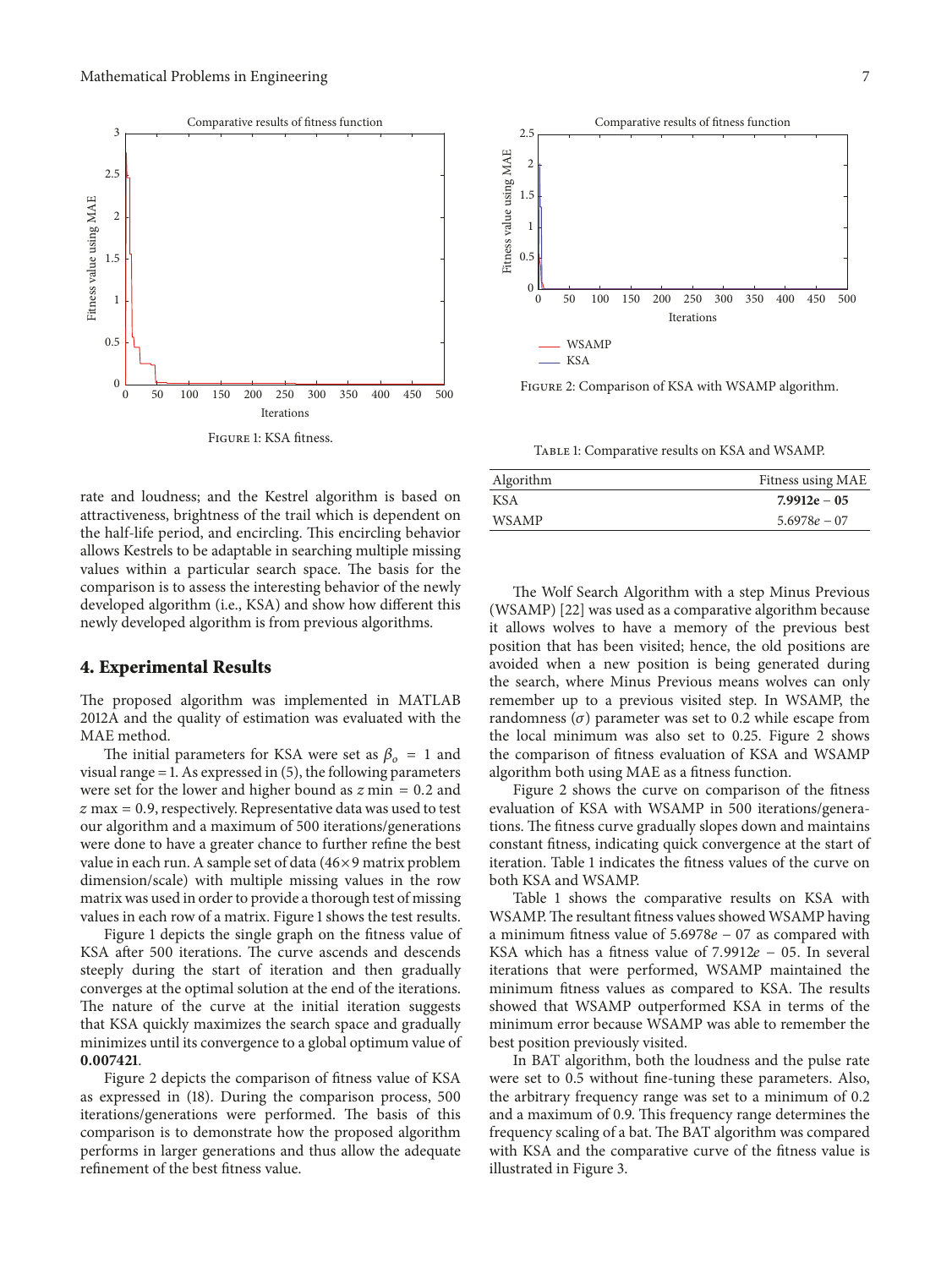

 $-$  KSA

<span id="page-7-0"></span>Figure 3: Comparison of KSA with BAT algorithm.

<span id="page-7-1"></span>TABLE 2: Comparative results on KSA and BAT algorithm.

| Fitness using MAE |
|-------------------|
| 0.0029716         |
| 3.0326            |
|                   |

Figure [3](#page-7-0) shows the curve on comparison of the fitness evaluation of KSA with BAT algorithm in 500 iterations/generations. The fitness curve for KSA peaks at the initial iteration and gradually slopes down and maintains a constant fitness value, thus indicating convergence. Table [2](#page-7-1) indicates the fitness values of KSA and BAT algorithm.

Table [2](#page-7-1) shows the comparative results on KSA with BAT algorithm. The resultant fitness values show KSA having a fitness value of **0.0029716** while the BAT algorithm has a fitness value of 3.0326. The BAT algorithm, however, showed a horizontal line from the initial iteration to the end of the iterations. This suggests that the BAT algorithm was not able to converge to a global minimum. Thus, the BAT algorithm is used for estimating missing values at random results in a high error of estimation. Thus, KSA outperformed the BAT algorithm in finding the optimal value.

In the Firefly algorithm, the randomness  $(\sigma)$  and absorption coefficient  $(y)$  were set to 0.2 and 1.0, respectively. This setting allowed a small interval between the random numbers being generated. However, randomness reduction was set to 0.97 (similar to an annealing schedule).

Figure [4](#page-7-2) shows the comparison of KSA with the Firefly algorithm.The curve indicates that KSA converges to a global minimum after the end of the iterations, while the curve on the Firefly algorithm shows several local minimum curves during the start of iteration, and then the curve smooths until the final iteration, suggesting that the curve moves from a local minimum and then gradually lessens to a global minimum. Table [3](#page-7-3) indicates the fitness values of both KSA and Firefly algorithm.

Table [3](#page-7-3) shows the comparative results on KSA with the Firefly algorithm. The fitness value of KSA converges to a value of **0.0054204** while the Firefly algorithm converges to a fitness value of 1.0000. This suggests that KSA produces the



<span id="page-7-2"></span>Figure 4: Comparison of KSA with Firefly algorithm.



<span id="page-7-4"></span>Figure 5: A figure showing the comparison between the BAT algorithm and the WSAMP.

<span id="page-7-3"></span>TABLE 3: Comparative results on KSA and Firefly algorithm.

| Algorithm  | Fitness using MAE |
|------------|-------------------|
| <b>KSA</b> | 0.0054204         |
| Firefly    | 1.0000            |

minimum error when estimating missing values as compared with the Firefly algorithm.

The comparative curve of the fitness value is illustrated in Figure [5.](#page-7-4)

Figure [5](#page-7-4) shows the curve between BAT algorithm and WSAMP; while the curve on BAT algorithm is constant, the curve on WSAMP gradually slopes until convergence. Table [4](#page-8-0) shows the values of both BAT algorithm and WSAMP.

Table [3](#page-7-3) shows the comparative results on BAT algorithm with the WSAMP algorithm. The fitness value of WSAMP converges to a value of **1.4864e** − **7** while the BAT algorithm was constant at 3.1703. This suggests that WSAMP produces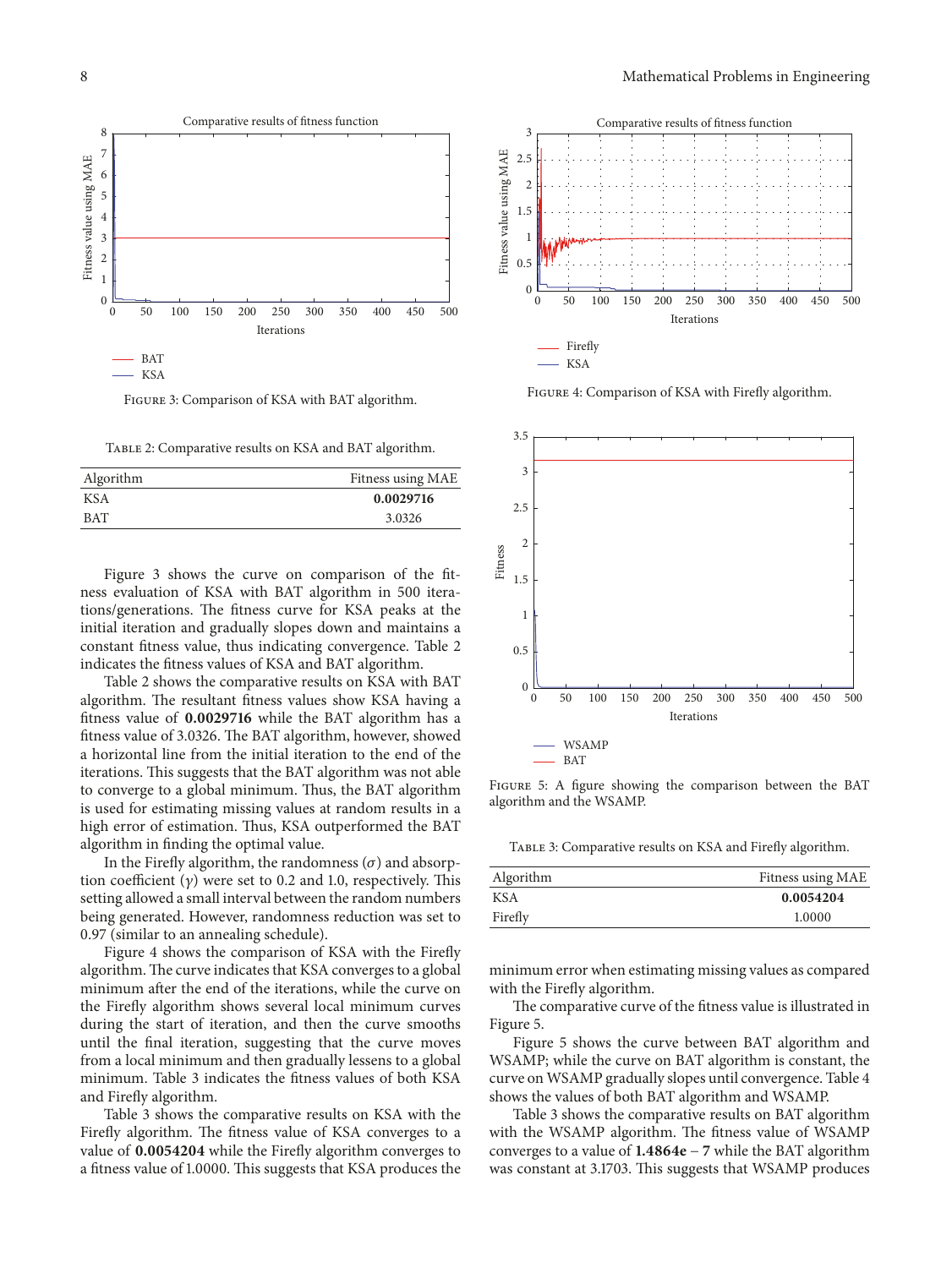

<span id="page-8-1"></span>Figure 6: A figure showing the curve between the BAT algorithm and Firefly.

<span id="page-8-0"></span>TABLE 4: Comparative results on BAT and WSAMP algorithm.

| Algorithm    | Fitness using MAE |
|--------------|-------------------|
| <b>BAT</b>   | 3.1703            |
| <b>WSAMP</b> | $1.4864e - 7$     |

<span id="page-8-2"></span>Table 5: Comparative results on BAT and Firefly algorithm.

| Algorithm  | Fitness using MAE |
|------------|-------------------|
| <b>BAT</b> | 3.1703            |
| Firefly    | 1.000             |

the minimum error in estimating values that are missing as compared with BAT algorithm.

Figure [6](#page-8-1) shows the curve between BAT algorithm and Firefly algorithm. The curve on the Firefly algorithm shows several local minimum curves from the start of iteration to approximately the 150th iteration; thereafter, the curve maintained a constant horizontal line until the final iteration, suggesting a global minimum; the curve on BAT algorithm has a constant horizontal line from the start of iteration to the end of iteration. Table [5](#page-8-2) shows the result of comparison between BAT algorithm and Firefly algorithm.

The fitness value of the Firefly algorithm converges to 1.000 while the BAT algorithm was constant at 3.1703. This suggests that the Firefly algorithm produces the minimum error when estimating missing values. Thus, the Firefly algorithm outperforms BAT algorithm in terms of minimum error.

Figures [7](#page-8-3) and [8](#page-8-4) show the curve between WSAMP algorithm and Firefly algorithm, respectively, so as to show a clear figure on the nature of the curve.

Although both algorithms converged to a minimum, the fitness value of WSAMP converges to a value of  $8.0889e - 07$ ,

<span id="page-8-5"></span>Table 6: Comparative results of WSAMP and Firefly algorithm.





<span id="page-8-4"></span><span id="page-8-3"></span>Figure 8: Firefly algorithm.

while the curve on the Firefly algorithm shows several local minimum curves and gradually lessens to a global minimum.

Table [6](#page-8-5) shows the comparative results on WSAMP with the Firefly algorithm. While the fitness value of the Firefly algorithm converges to 1.000, the WSAMP algorithm converges at  $8.0889e - 07$ . This suggests that WSAMP algorithm produces the minimum error. Therefore, the WSAMP algorithm outperforms the Firefly algorithm when estimating missing values. Table [7](#page-9-1) shows a summary of the results on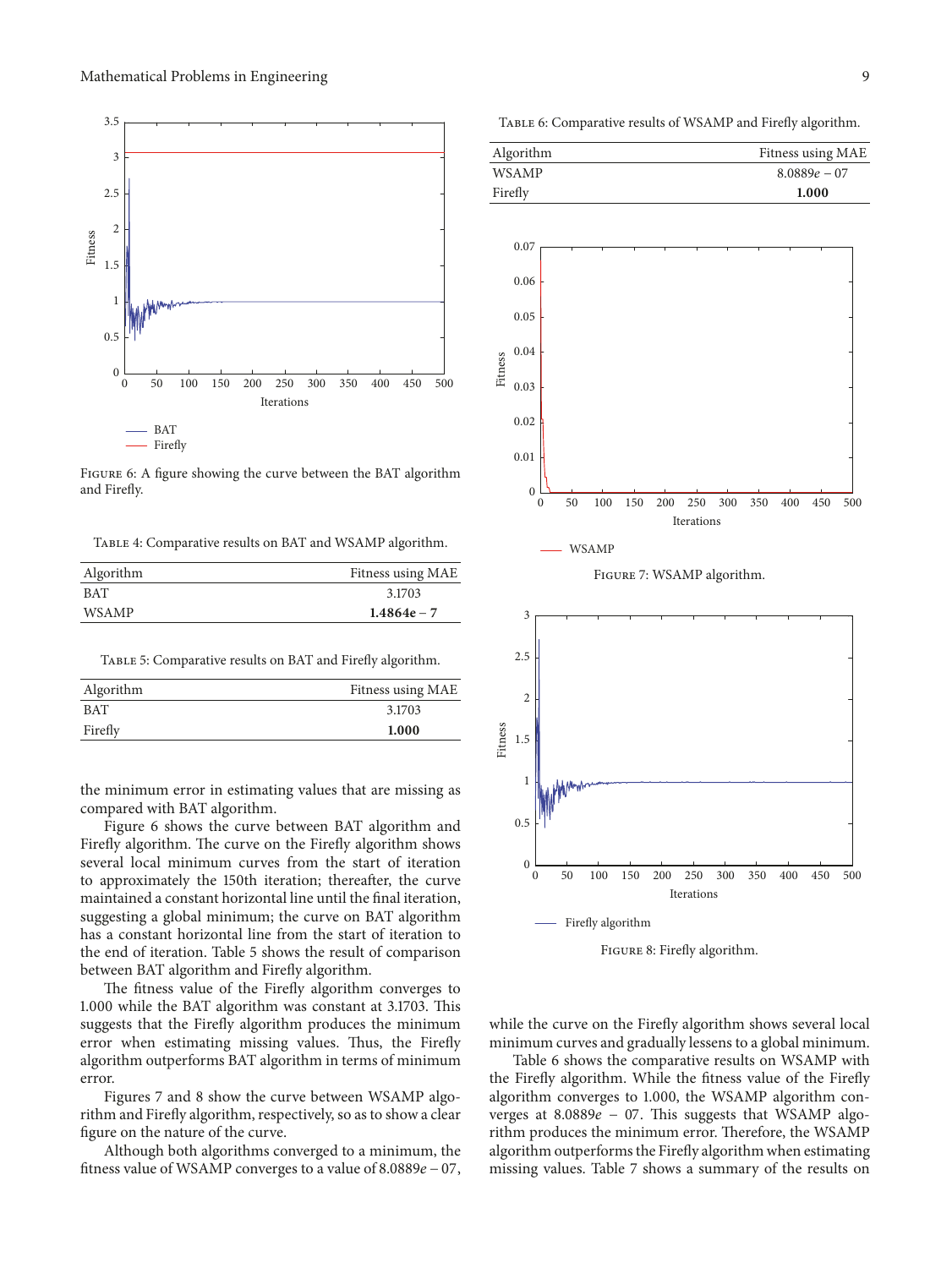| Algorithm    | Problem dimension | MAE1           | MAE <sub>2</sub> | MAE <sub>2</sub> |
|--------------|-------------------|----------------|------------------|------------------|
| KSA          | $46 \times 9$     | $7.9912e - 05$ | 0.0029716        | 0.0054204        |
| <b>WSAMP</b> | $46 \times 9$     | $5.6978e - 07$ | 1.4864e – 7      | $8.0889e - 07$   |
| <b>BAT</b>   | $46 \times 9$     | 3.0326         | 3.1703           | 3.1703           |
| Firefly      | $46 \times 9$     | 1.0000         | .0000            | .0000            |

<span id="page-9-1"></span>TABLE 7: Summary of MAE results obtained on a  $46 \times 9$  sample matrix problem dimension.

<span id="page-9-2"></span>Table 8: MAE results from comparative algorithms on different problem scales.

| Problem dimension | <b>KSA</b>   | <b>BAT</b> | Firefly    | <b>WSAMP</b> |
|-------------------|--------------|------------|------------|--------------|
|                   | <b>MAE</b>   | <b>MAE</b> | <b>MAE</b> | MAE          |
| $40 \times 9$     | $7.09E - 05$ | 3.0326     | 0.90723    | $8.16E - 07$ |
| $30 \times 9$     | 0.012553     | 3.0843     |            | $2.51E - 07$ |
| $20 \times 9$     | 0.04752      | 3.0655     | 0.15362    | $9.22E - 06$ |
| $25 \times 9$     | 0.023865     | 3.3836     |            | $1.34E - 07$ |
| $10 \times 9$     | 0.39469      | 3.536      | 0.6943     | $1.73E - 05$ |

mean absolute errors obtained from each paired algorithm in the  $46 \times 9$  sample matrix problem dimension.

Table [7](#page-9-1) shows a summary of the results where each column represents the MAE obtained from each iteration in the  $46 \times 9$  matrix. The results indicate that BAT algorithm performed poorly as compared to WSAMP and Firefly algorithm.

Different problem scale/dimension of the dataset was applied to each algorithm and the corresponding fitness value (i.e., MAE) was computed. The dimensions that were selected help to observe the behavior of each algorithm on different problem scales. Table [8](#page-9-2) shows the results on MAE values obtained from the comparative algorithms on different problem dimensions.

Table [8](#page-9-2) indicates that KSA obtained optimal results as compared with BAT algorithm and Firefly algorithm in different problem scales. The results suggest that KSA is the best for random encircling and this algorithm is one of the best/optimal in estimating multiple missing values in any big data analysis environment.

#### <span id="page-9-0"></span>**5. Statistical Analysis of Experimental Results**

The basis for the statistical analysis of experimental results on the comparative algorithms is to find the significance of results obtained from each algorithm. In order to achieve this comparison in an accurate manner, the study used a profile on all the test functions used in each of the algorithms and the MAE results (i.e., the quality of estimation) in Table [8.](#page-9-2) The nonparametric statistical procedure was used to analyze the significance of the comparison. This nonparametric statistical procedure was used as it does not make underlying assumption on parameters such as mean and variance of the algorithm being assessed. In contrast, parametric statistical procedures make assumptions on parameters that are being assessed. In this section, the profiling of test functions and the nonparametric statistical procedure adopted for the analysis were discussed. This section is structured into two: statistical

analysis on profiling of test functions and statistical analysis on MAE results (quality of estimation).

*(i) Statistical Analysis on Profiling of Test Functions*. Profiling is a technique used to measure time spent on aspects of a program such as a function [\[33](#page-15-21)]. This technique helps to optimize functions and improve on the performance of the algorithms. During profiling, the following are considered: function name, the number of times a function was called upon (i.e., calls), the total time spent on each function including subfunctions (total\_time), and the total time spent on a function excluding the time spent on subfunctions (i.e., self time). It is possible for functions that are less time intensive to call other functions that are time intensive. The profiling technique is important as it determines which functions are responsible for calling other functions.

The study applied profiling as a technique to extract functions and to group the functions into two categories, namely, major functions and basic functions.While the major functions are functions that were written to implement the behavior of the algorithms, the basic functions are the in-built functions that work alongside the major function. Table [9](#page-10-0) indicates how the functions are grouped during profiling on each comparative algorithm.

Table [9](#page-10-0) shows the different test functions in each comparative algorithm. The WSAMP has 2 major functions categorized into the main function (represented by f1) and a subfunction (represented by f2). All main functions are represented in each algorithm by f1. The Firefly algorithm has 6 major functions (one main function f1 and 5 subfunctions). The BAT algorithm consists of 3 major functions (one main function f1 and 2 subfunctions), while KSA consists of 4 major functions (one main function f1 and 3 subfunctions).

In order to have a true reflection on the nature of inbuilt functions that were extracted, all in-built functions were considered for analysis. It is observed that when some inbuilt functions were called, the total\_time is zero seconds, thus making those in-built function calls inconsequential in terms of execution time. However, these inconsequential inbuilt functions were taken into consideration so as not to lose track of any function calls made.

A statistical procedure was applied to analyze the significance of profile results obtained in Table [9.](#page-10-0) The study conducted a nonparametric statistical test to assess which of the algorithms has better performance in terms of the behavior of test function call time. The basis for the statistical analysis is find out the significance of the profiled results from each algorithm. Reference [\[34](#page-15-22)] indicated that nonparametric or distribution-free statistical procedures help to perform pairwise comparison on related algorithms even in the case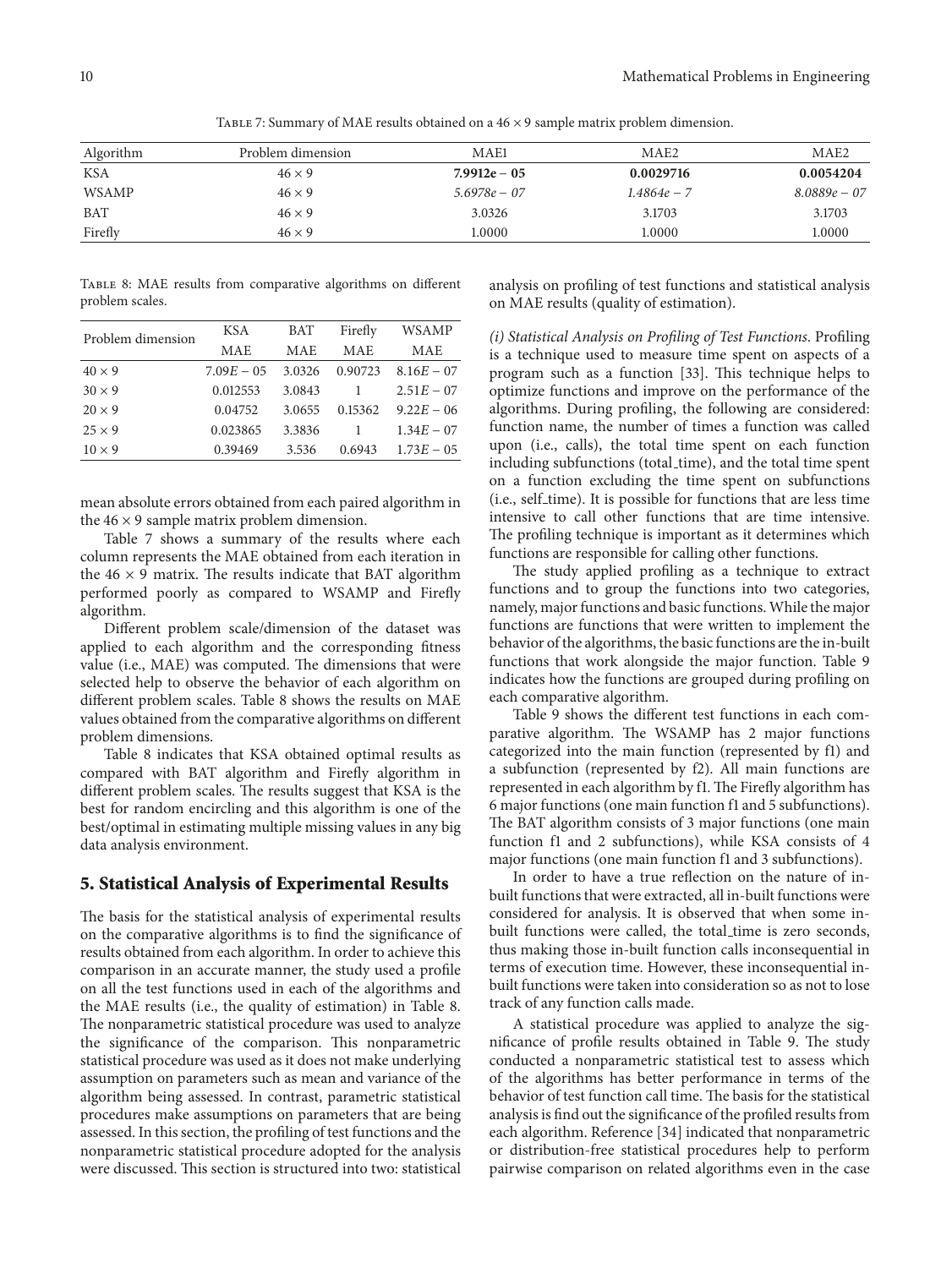|                | Function name                      | Calls        | Total_time (s) | Self <sub>-time</sub> (seconds (s)) |
|----------------|------------------------------------|--------------|----------------|-------------------------------------|
|                | WSAMP algorithm                    |              |                |                                     |
| f2             | WSAMPnew>fnc_fitness_mae           | 172517       | 1.298          | 1.298                               |
| f1             | WSAMPnew>main                      | $\mathbf{1}$ | 14.426         | 12.993                              |
|                | Mean                               | 86259        |                |                                     |
|                | Firefly algorithm                  |              |                |                                     |
| f2             | fireflyApproachnew>fnc_fitness_MAE | 4522         | 0.018          | 0.018                               |
| f3             | fireflyApproachnew>ffa_move        | 500          | 0.415          | 0.404                               |
| f <sub>4</sub> | fireflyApproachnew>findrange       | 500          | 0.011          | 0.011                               |
| f5             | fireflyApproachnew>newalpha        | 500          | 0.002          | 0.002                               |
| f1             | fireflyApproachnew>main            | 1            | 47.811         | 29.291                              |
| f6             | fireflyApproachnew>init_fireflyalg | 1            | 0.001          | 0.001                               |
|                | Mean                               | 1004         |                |                                     |
|                | KSA algorithm                      |              |                |                                     |
| f2             | KSAapproachnew>fnc_fitness_MAE     | 23046        | 0.094          | 0.094                               |
| f3             | KSAapproachnew>fnchalflife         | 500          | 0.002          | 0.002                               |
| f4             | KSAapproachnew>fncbobbing          | 500          | 0.011          | 0.011                               |
| f1             | KSAapproachnew>main                |              | 1.329          | 1.036                               |
|                | Mean                               | 6011.8       |                |                                     |
|                | <b>BAT</b> algorithm               |              |                |                                     |
| f2             | BATApproachnew>fnc_fitness_MAE     | 23046        | 0.101          | 0.101                               |
| f3             | BATApproachnew>simplebounds        | 23000        | 0.317          | 0.317                               |
| f1             | BATApproachnew>main                |              | 1.353          | 0.718                               |
|                | Mean                               | 15349        |                |                                     |

<span id="page-10-0"></span>TABLE 9: Major function names of the comparative algorithms.

where the sample size of a dataset is small such as where sample size  $n < 30$ . When there are multiple comparisons of algorithms, the Wilcoxon signed-rank test helps to rank algorithms and test how significantly the algorithms outperform each other [\[34](#page-15-22)]. In this article, the mean of the time to call test functions of each algorithm was used in order to suggest that two algorithms are equivalent. In order to indicate the probability of error in the median of the two algorithms, the *p* value was used [\[35](#page-15-23)]. The advantage of Wilcoxon test is that there is no need to make an assumption about the population of functions being used since the Wilcoxon test can guarantee about 95% (i.e., 0.05 level of significance) of efficiency if the population is normally distributed, meaning that if there are 500 observations on test function calls, then the Wilcoxon signed-rank test is efficient to about 499 observations on test function calls. Reference [\[36\]](#page-15-24) indicated that the Wilcoxon signed-rank test is analogous to the related sample  $t$ -test; however, the  $t$ -test is unsuitable for this type of analysis, while Wilcoxon is suitable. Samples are related if one sample matches the other sample, while the rank is a number assigned to an individual sample according to its order in a list of algorithms. Thus, the Wilcoxon statistical technique helps to assign ranks to algorithms in order to identify the best ranked evolutionary algorithms behavior [\[37\]](#page-15-25) and to determine the significance of each algorithm. The following steps are applied in computing theWilcoxon signed-rank test.

*Step 1.* Compute the difference *D* of paired samples in each algorithm. Any pairs with a difference of 0 are discarded.

#### *Step 2.* Find the absolute *D*.

*Step 3.* Compute the rank of signs  $(R_+$  difference and  $R_$ difference) from the lowest to the highest.

The sum of ranks is expressed by

$$
\sum R_{+} + R_{-} = \frac{n(n+1)}{2}, \qquad (21)
$$

where  $n$  is the sample size.

*Step 4.* Compute the test statistic *T*. Thus,  $T = \min\{R_+, |R_-\| \}.$ Thus, the test statistic  $T$  is the smallest value.

*Step 5.* Find the critical values based on the sample size  $n.$  If  $T$  is less than or equal to the critical value at a level of significance (i.e.,  $\alpha$  = 0.05), then a decision is made that algorithms are significantly different [\[34](#page-15-22)]. In order to accomplish this, the Wilcoxon signed-rank table is consulted, using the critical value ( $\alpha$  = 0.05) and sample size *n* as parameters, to obtain the value within the table. If this value is less than the calculated value of the algorithmic comparison, this means that the algorithmic difference is significant.

In order to apply the Wilcoxon signed-rank test, an analysis was performed on the time to call a function name (both in-built functions and major functions) as follows.

*(a) Time Analysis of the In-Built Function Calls*. The performance of the comparative algorithms was based on test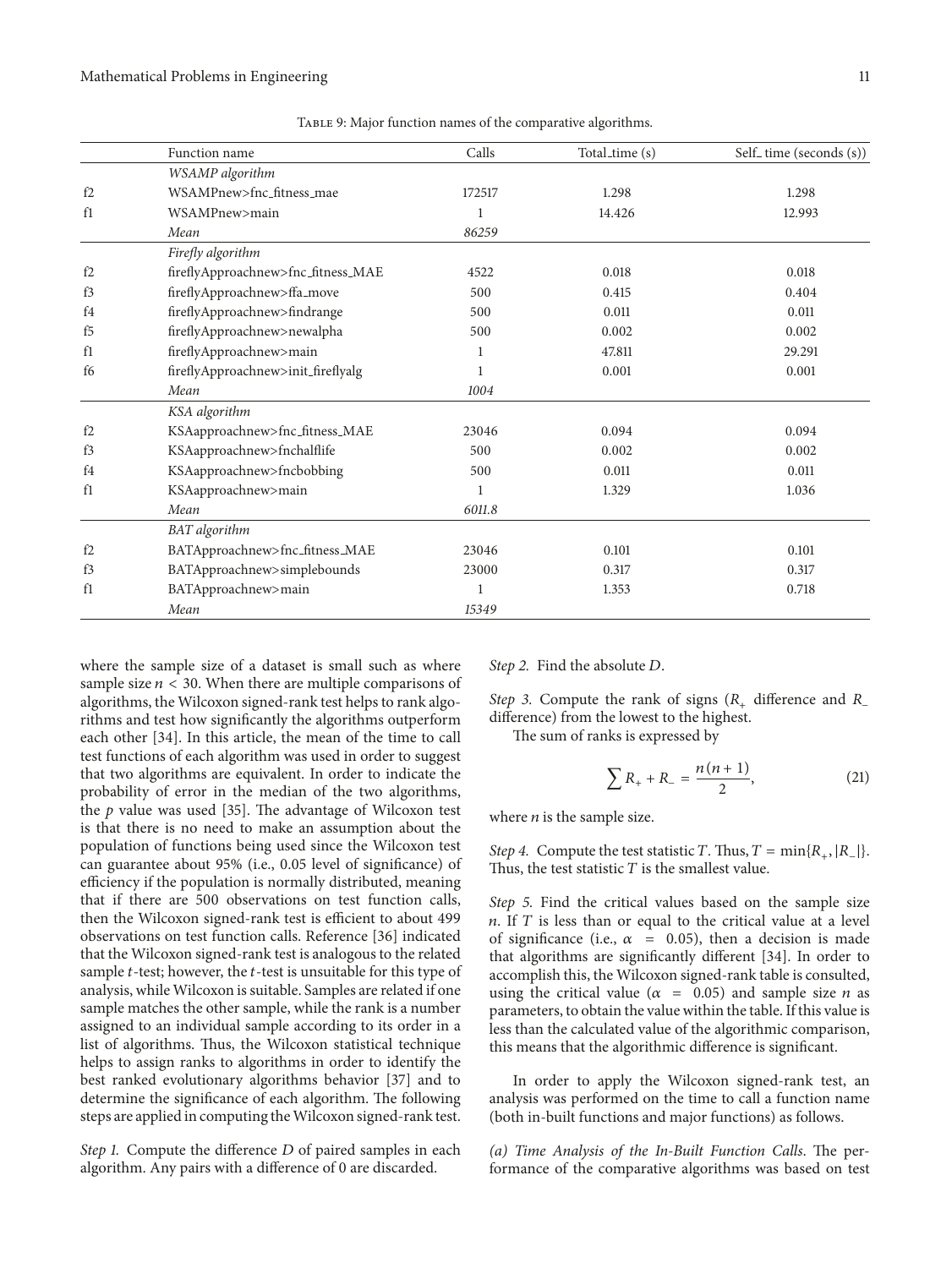|     |            | Algorithms Sum of calls | Total number of<br>in-built functions | Sum of self_time | Sum of total_time | D       |  | $R_{+}/R_{-}$ Rank Sum of signed ranks |
|-----|------------|-------------------------|---------------------------------------|------------------|-------------------|---------|--|----------------------------------------|
| (1) | WSAMP      | 123                     | 31                                    | 0.132            | 0.401             | 0.269   |  |                                        |
| (2) | Firefly    | 99780                   | 229                                   | 49.228           | 160.73            | 111.503 |  |                                        |
| (3) | <b>KSA</b> | 1043                    | 34                                    | 0.184            | 0.471             | 0.287   |  |                                        |
| (4) | <b>BAT</b> | 105                     | 69                                    | 0.215            | 0.953             | 0.738   |  |                                        |

<span id="page-11-0"></span>Table 10: Wilcoxon rank on profile extracts on in-built function calls of algorithms.

<span id="page-11-1"></span>TABLE 11: Mean and standard deviation on in-built functions.

| Sum                  | N | Mean      | Std. deviation Minimum Maximum |     |        |
|----------------------|---|-----------|--------------------------------|-----|--------|
| Self_time            |   | 4 12.4398 | 24.52552                       | .13 | 49.23  |
| Total time 4 40.6387 |   |           | 80.06121                       | .40 | 160.73 |

function call time differences between the self\_time and total time of in-built functions in each algorithm. Based on the steps in computing Wilcoxon signed-rank test, the time for the test function call per each algorithm is shown in Table [10.](#page-11-0)

From Table [10,](#page-11-0) *D* represents the difference between the sum of total\_time and the sum of self\_time. It is observed that the sum of the signed positive ranks  $R_{+}$  is 10 while the sum of negative ranks is 0. Since the sample size  $n(4)$ is less than 30 and the Wilcoxon signed-rank table shows that there is no critical region on the subfunction at  $\alpha$  = 0.05, the Wilcoxon signed-rank table suggests that in-built functions are equivalent. In terms of ranking of algorithms, the WSAMP was ranked first while KSA was ranked second.

Since  $n$  is small, it is tedious to find a critical value for small values of  $n$ . Table [11](#page-11-1) shows the mean and standard deviation on the sum of self time and sum of total time on the subfunction.

Table [11](#page-11-1) shows sample size  $(N)$  and the mean on sum of self time as 12.4398 and sum of total time as 40.6387 with their corresponding standard deviation. Since the results show a standard deviation of 80.06121 on total time, it suggests a high deviation of total time on the in-built function calls as compared with low standard deviation of 24.52552 on self time in-built function calls. Thus, there is a high total time spent on in-built function calls in the algorithms as compared with self time on in-built function calls, meaning that the algorithms spent an intensive amount of time in calling an average of 40.6387 in-built functions and an average time of 12.4398 in excluding other in-built function calls. Table [12](#page-11-2) illustrates the Wilcoxon signed-rank test between total\_time and self\_time of in-built function calls computed using the Statistical Package for the Social Sciences (SPSS). Table [12](#page-11-2) contains the sample size  $(N)$ , mean rank, and sum of ranks.

Table [12](#page-11-2) shows Wilcoxon signed ranks on the comparison of sum of total time and sum of self time. There were 4 samples between total\_time and self\_time. The basis is to find whether the differences between total\_time and self\_time are significantly different from zero and whether the differences that were observed in the mean rank (0.00 versus 2.50) can be located in the population of in-built function calls. In order

<span id="page-11-2"></span>TABLE 12: Wilcoxon signed ranks on in-built functions.

|                    |                                                      | N              | Mean rank | Sum of<br>ranks |
|--------------------|------------------------------------------------------|----------------|-----------|-----------------|
|                    | Negative ranks                                       | $0^{\rm a}$    | .00       | .00             |
| Sum of total_time  | Positive ranks                                       | 4 <sup>b</sup> | 2.50      | 10.00           |
| - sum of self_time | Ties                                                 | $0^{\circ}$    |           |                 |
|                    | Total                                                |                |           |                 |
| $\sim$             | ь<br>the contract of the contract of the contract of |                |           |                 |

<sup>a</sup>Sum of total\_time < sum of self\_time.  $^{b}$ Sum of total\_time > sum of self\_time.  $c$ Sum of total\_time = sum of self\_time.

<span id="page-11-3"></span>TABLE 13: Test statistics<sup>b</sup> on in-built functions.

|                            | Sum of total_time $-$ sum of self_time |
|----------------------------|----------------------------------------|
|                            | $-1.826$ <sup>a</sup>                  |
| Asymptotic sig. (2-tailed) | .068                                   |
|                            |                                        |

<sup>a</sup>Based on negative ranks. <sup>b</sup>Wilcoxon signed-rank test.

to locate the value between the mean ranks (0.00 versus 2.50), the test of significance of time on performance on in-built functions is computed as in Table [13.](#page-11-3)

Table [13](#page-11-3) shows the test statistic that was obtained. The asymptotic sig. (2-tailed) in the table represents the  $p$  value for the test, while the Wilcoxon signed-rank test was computed using the  $z$  statistic. Thus, the Wilcoxon signed-rank test was used on 4 samples to find out whether there is a significant change of total time with self-time showing  $z =$ −1.826 and  $p = 0.068$ . Since  $p > \alpha$  (0.05) within the mean rank (0.00 versus 2.50), the value of 0.068 indicates that, statistically, time did not result in a significant change in performance of in-built function calls.

*(b) Time Analysis on the Major Function Calls*. In this study, we also conducted a statistical analysis to determine whether time might be significant in enhancing the performance of major function calls of each algorithm. Table [14](#page-12-0) shows the summary of the Wilcoxon signed-rank test on major functions between self\_time and total\_time of each algorithm.

Table [14](#page-12-0) shows the difference  $D$  between the sum of total time and the sum of self time of each algorithm. It is observed that the sum of signed positive ranks  $R_{+}$  is 4 while the sum of negative ranks is 0. Since the sample size  $n(4)$ is less than 30 and from the Wilcoxon signed-rank table, it shows that there is no critical region, on the significance level of  $\alpha = 0.05$ , on the Wilcoxon signed-rank table, to suggest that the major functions are significantly different in terms of total\_time and self\_time of calling the major functions. All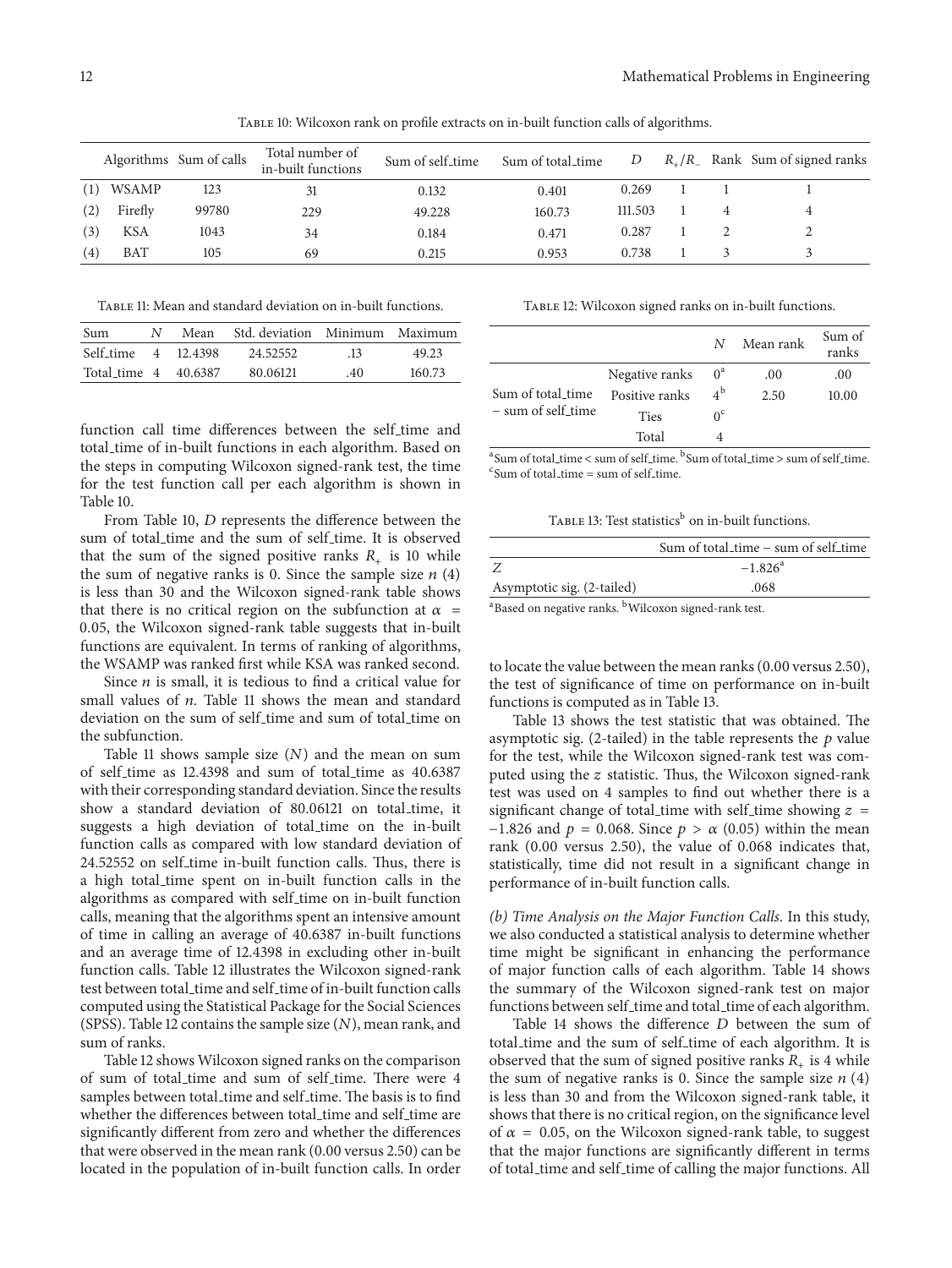|     |               |        | Sum of calls Total number of major functions Sum of self-time Sum of total-time $D$ $R_{\perp}/R_{\perp}$ Rank Signed rank |        |        |        |  |  |
|-----|---------------|--------|----------------------------------------------------------------------------------------------------------------------------|--------|--------|--------|--|--|
|     | $(1)$ WSAMP   | 172518 |                                                                                                                            | 14.291 | 15.724 | 1.433  |  |  |
|     | $(2)$ Firefly | 6024   |                                                                                                                            | 29.727 | 48.258 | 18.531 |  |  |
| (3) | KSA           | 24047  |                                                                                                                            | 1.143  | 1.436  | 0.293  |  |  |
| (4) | BAT           | 46047  |                                                                                                                            | 1.136  | 1.771  | 0.635  |  |  |

<span id="page-12-0"></span>TABLE 14: Wilcoxon rank on profile extracts on major functions total\_time and self\_time of algorithms.

<span id="page-12-1"></span>TABLE 15: Mean and standard deviation on major functions.

|                                      |  |      | N Mean Std. Minimum Maximum |
|--------------------------------------|--|------|-----------------------------|
| Sum of self_time 4 11.5742 13.59744  |  | 1.14 | 29.73                       |
| Sum of total_time 4 16.7973 22.00520 |  | 1.44 | 48.26                       |

<span id="page-12-2"></span>TABLE 16: Wilcoxon signed ranks on major functions.

|                    |                | N              | Mean<br>rank | Sum of<br>ranks |
|--------------------|----------------|----------------|--------------|-----------------|
|                    | Negative ranks | $0^a$          | .00          | .00             |
| Sum of total time  | Positive ranks | 4 <sup>b</sup> | 2.50         | 10.00           |
| - sum of self_time | <b>Ties</b>    | $0^{\circ}$    |              |                 |
|                    | Total          |                |              |                 |

 $\frac{a}{\sqrt{2}}$ Sum of total\_time < sum of self\_time.  $\frac{b}{\sqrt{2}}$ Sum of total\_time > sum of self\_time.  $\textdegree$ Sum of total\_time = sum of self\_time.

<span id="page-12-3"></span>TABLE 17: Test statistics<sup>b</sup> on major functions.

|                            | Sum of total_time $-$ sum of self_time |
|----------------------------|----------------------------------------|
|                            | $-1.826$ <sup>a</sup>                  |
| Asymptotic sig. (2-tailed) | .068                                   |
|                            |                                        |

a<br>Based on negative ranks. <sup>b</sup>Wilcoxon signed-rank test.

the major functions of each algorithm were ranked equally. The Wilcoxon signed-rank test was conducted to test whether there was a significant difference. Firstly, Table [15](#page-12-1) indicates the mean and standard deviation on both the sum of self time and the sum of total\_time on the major functions.

Table [15](#page-12-1) shows sample size  $(N)$  and the mean on sum of self time as 11.5742 and sum of total time as 16.7973 with their corresponding standard deviation. The results indicate a standard deviation for total\_time as 22.00520 and self\_time as 13.59744. Thus, there is a high variation in total time as compared with low variation in self time of major function calls. Table [16](#page-12-2) illustrates the Wilcoxon signed-rank test between total\_time and self\_time of major function calls.

Table [16](#page-12-2) shows Wilcoxon signed ranks on the comparison of sum of total\_time and sum of self\_time. There were 4 samples between total time and self time. The basis of this comparison is to find out whether the differences between total time and self time are significantly different and whether the differences that were observed in the mean rank (0.00 versus 2.50) can be located in the population of major function calls. In order to locate the value between the mean ranks (0.00 versus 2.50), the test of significance of time on performance is computed in Table [17.](#page-12-3)

<span id="page-12-4"></span>Table 18: Results on accuracy from comparative algorithms using MAE.

| Problem dimension | <b>KSA</b>   | <b>BAT</b> | Firefly    | <b>WSAMP</b> |
|-------------------|--------------|------------|------------|--------------|
|                   | <b>MAE</b>   | <b>MAE</b> | <b>MAE</b> | <b>MAE</b>   |
| $46 \times 9$     | $7.99E - 05$ | 3.0326     | 1.000      | $5.70E - 07$ |
| $40 \times 9$     | $7.09E - 05$ | 3.0326     | 0.90723    | $8.16E - 07$ |
| $30 \times 9$     | 0.012553     | 3.0843     | 1.000      | $2.51E - 07$ |
| $20 \times 9$     | 0.04752      | 3.0655     | 0.15362    | $9.22E - 06$ |
| $25 \times 9$     | 0.023865     | 3.3836     | 1.000      | $1.34E - 07$ |
| $10 \times 9$     | 0.39469      | 3.536      | 0.6943     | $1.73E - 05$ |

Table [17](#page-12-3) shows the test statistic that was obtained. The asymptotic sig. (2-tailed) in the table represents the  $p$  value for the test, while the Wilcoxon signed-rank test was computed using  $z$  statistic. The Wilcoxon signed-rank test is used to find whether there is a significant change in total\_time and self\_time at  $z = -1.826$  and  $p = 0.068$ . The results indicate that, statistically, time did not result in a significant change in performance of major function calls.

*(ii) Statistical Analysis on Output Results on Quality of Estimation*. Wilcoxon signed-rank test was conducted on all the dimensions of results on quality of estimation in Table [18.](#page-12-4)

Table [18](#page-12-4) consists of all problem dimensions of each algorithm and the respective MAE. Although the null hypotheses were formulated based on  $46 \times 9$  dimension, the study tested the hypotheses on all problem dimensions of the MAE value. Earlier, the analysis on performance of each paired algorithm was made as follows:

- (1) WSAMP outperformed KSA in terms of the minimum error (MAE).
- (2) KSA outperformed BAT algorithm in finding the optimal value.
- (3) KSA produces the minimum error when estimating missing values as compared with the Firefly algorithm.
- (4) WSAMP produces the minimum error when estimating missing values as compared with the BAT algorithm.
- (5) The Firefly algorithm outperforms BAT algorithm in terms of the minimum error.
- (6) The WSAMP algorithm outperforms the Firefly algorithm based on their MAE.

In order to test the significance of quality of estimation, the Wilcoxon test statistic was computed using SPSS and the  $p$ value is shown in Table [19.](#page-13-0)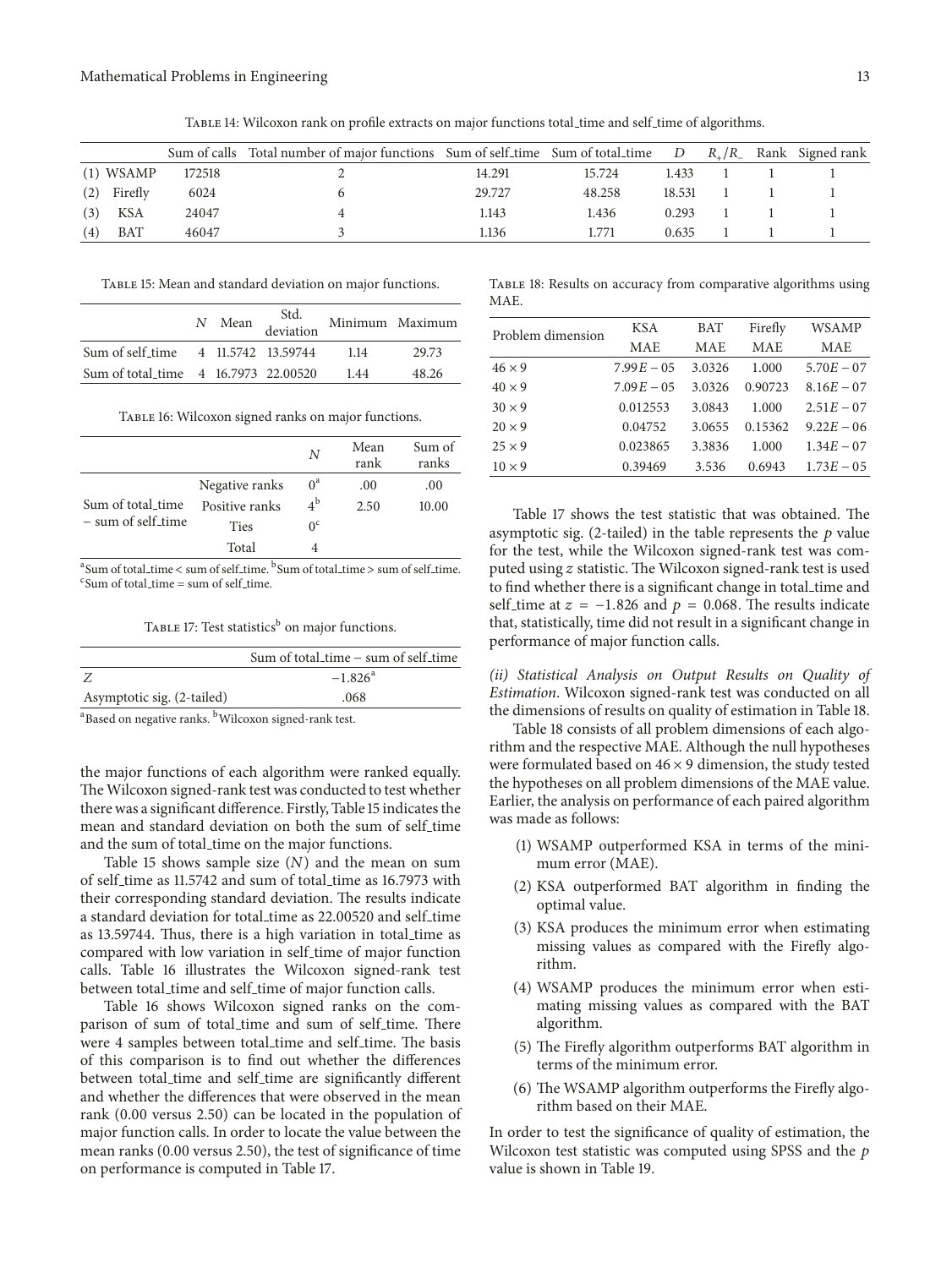<span id="page-13-0"></span>Table 19: Wilcoxon signed-rank test statistic on accuracy.

| Comparative algorithm | Asymp. sig. (2-tailed) $p$ value |
|-----------------------|----------------------------------|
| KSA versus WSAMP      | 0.028                            |
| KSA versus Firefly    | 0.028                            |
| KSA versus BAT        | 0.028                            |
| Firefly versus BAT    | 0.028                            |
| WSAMP versus Firefly  | 0.028                            |
| WSAMP versus BAT      | 0.028                            |

Table [19](#page-13-0) shows the  $p$  value that was obtained from each comparing algorithm. Since the  $p$  values must be less than or equal to the level of significance of 0.05 in order to be significant, the results in Table [19](#page-13-0) show that the quality of estimation was significant between the paired algorithms. In this case, the WSAMP significantly outperformed KSA in terms of the MAE.

*Multiple Comparison of Output Results on Accuracy*. Reference [\[38](#page-15-26)] indicated that the Wilcoxon signed-rank test is best used for pairwise comparisons between two algorithms. In a multiple comparison situation where two or more algorithms are compared, it is possible for errors to accumulate such that the performance of algorithms is significant. Reference [\[34\]](#page-15-22) indicated that performing multiple comparison enables correcting the Family-Wise Error Rate (FWER) which occurs after multiple algorithms are combined. In order to perform comparison, [\[34\]](#page-15-22) used the results of accuracy obtained by algorithms to perform statistical analysis on algorithms. The statistical significance of combining a pair of algorithms is computed by

$$
p = P(\text{Reject } H_o | H_o \text{ true}),
$$
  
\n
$$
p = 1 - P(\text{Accept } H_o | H_o \text{ true}),
$$
  
\n
$$
p = 1
$$
  
\n
$$
- P(\text{Accept } A_k = A_i, i = 1, ..., k - 1 | H_o \text{ true}),
$$
  
\n
$$
p = 1 - \prod_{i=1}^{k-1} P(\text{Accept } A_k = A_i | H_o \text{ true}),
$$
  
\n
$$
p = 1 - \prod_{i=1}^{k-1} [1 - P(\text{Reject } A_k = A_i | H_o \text{ true})],
$$
  
\n
$$
p = 1 - \prod_{i=1}^{k-1} (1 - pH_i).
$$

Using expression [\(22\),](#page-13-1)  $p$  values of each algorithm are computed to find the final  $p$  value. If the  $p$  value is less than the critical value (e.g.,  $\alpha = 0.05$ ), then it forms the basis for rejection of a hypothesis. However, a final decision cannot be made to fully reject or fail to reject (accept) a hypothesis based on an analysis result without performing a test on the possible error that could be accumulated when comparing algorithms.

 $i=1$ 

The Friedman test can be conducted to compare two or more evolutionary algorithms and find errors that have been accumulated when two or more algorithms are compared [\[39](#page-15-27), [40](#page-15-28)]. The Friedman test is a two-way analysis of the variations in the ranking of algorithms. The Friedman test is a nonparametric procedure that aims to compare the median of a distribution in order to find whether significant differences between the behaviors of two or more algorithms have occurred. The null hypothesis of Friedman test applies the equality of medians [\[41](#page-15-29)], while the alternative hypothesis negates the null hypothesis. The Friedman test procedure can be summarized into the following steps.

*Step 1.* Rank the algorithms for dataset separately.

*Step 2.* The best performing algorithm with the least MAE gets the rank of 1, the second best rank 2, and so forth.

*Step 3.* If there is a tie between ranks, assign the average rank. Let  $r_i^j$  represent the rank of the *j*th of  $k$  algorithm on the *i*th of  $N$  dataset.

*Step 4.* Friedman test compares the average ranks of the algorithm as follows:

$$
R_j = \frac{1}{N} \sum_i r_i^j. \tag{23}
$$

The null hypothesis computes the equivalence and the ranks  $R_i$ , which is equal to the Friedman statistic [\[39\]](#page-15-27) computed as

$$
X_F^2 = \frac{12}{nk(k+1)} \left[ \sum_j R_j^2 \right] - 3n(k+1), \qquad (24)
$$

where  $R_j$  is the rank and  $X_F^2$  is distributed with  $k-1$  degrees of freedom, such that *n* and *k* should have a large sample size  $(n)$ (as a rule of a thumb,  $n > 10$  and  $k > 5$ ) [\[41](#page-15-29)] since large sample sizes are significant in computing the degree of freedom on the rank of algorithms.  $k$  is the number of groups that are being compared.

<span id="page-13-1"></span>*Step 5.* The calculated value of  $X_F^2$  must be larger than or equal to the appropriate critical table value of  $X^2$  or larger than or equal to the value of  $X_F^2$  in the small samples table.

Reference [\[41](#page-15-29)] indicated that, to perform multiple comparison, two measures are used; firstly, check whether the results obtained from the algorithm have inequality and rank using the Friedman test. The Friedman test states that, under a null hypothesis, all the algorithms are equivalent, so a rejection of a hypothesis indicates existence of significant differences in performance of all the algorithms studied [\[41](#page-15-29)].

In our approach to identify the best algorithm (deemed to be the algorithm with the lowest ranking value) that can be used as a control algorithm, the results in Table [18](#page-12-4) were applied and the Friedman test was conducted to identify the best algorithm. In order to rank the algorithms, the mean and standard deviation were computed (in Table [20\)](#page-14-12) on the results on accuracy of performance shown in Table [18.](#page-12-4)

The results in Table [20](#page-14-12) indicate that KSA has the least standard deviation among the comparative algorithms. Since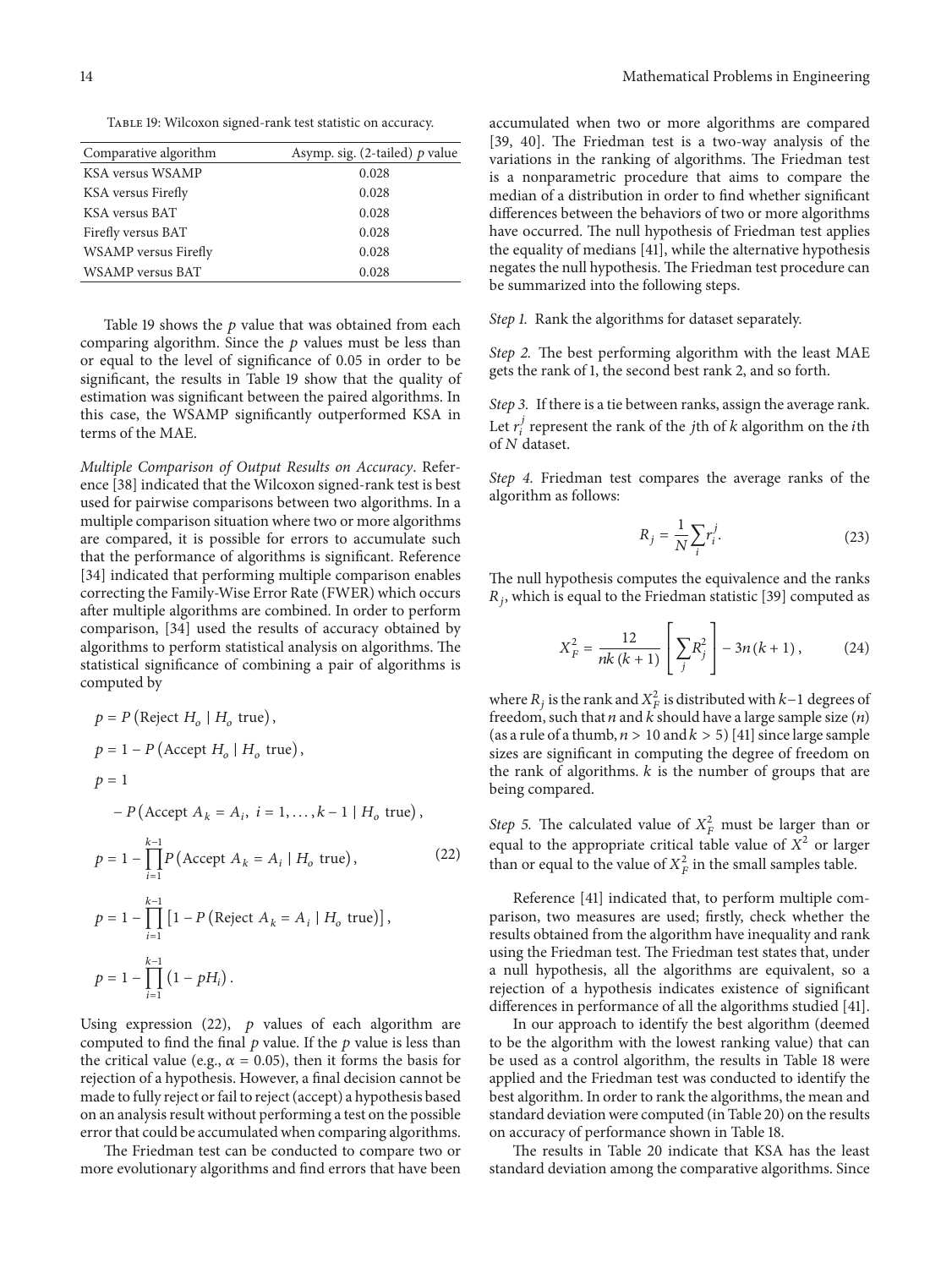<span id="page-14-12"></span>Table 20: Descriptive statistics.

|            | N | Mean   | Std. deviation Minimum Maximum |      |      |
|------------|---|--------|--------------------------------|------|------|
| KSA        | 6 | .0000  | .00001                         | .00  | .00  |
| WSAMP      | 6 | .7925  | .33471                         | .15  | 1.00 |
| <b>BAT</b> | 6 | .0798  | .15528                         | .00. | .39  |
| Firefly    | 6 | 3.1891 | .21606                         | 3.03 | 3.54 |

<span id="page-14-13"></span>TABLE 21: Ranks of algorithms.

|              | Mean rank |
|--------------|-----------|
| <b>BAT</b>   | 2.00      |
| Firefly      | 4.00      |
| <b>WSAMP</b> | 3.00      |
| KSA          | 1.00      |

<span id="page-14-14"></span>TABLE 22: Friedmantest statistics<sup>a</sup>.

| Chi-square $X^2$                | 18.000 |
|---------------------------------|--------|
| df                              |        |
| Asymp. sig. $(p \text{ value})$ | 0.000  |
| $a_{\text{Eriedman fact}}$      |        |

Friedman test.

the standard deviation measures the amount of variation in a set of data [\[42\]](#page-15-30), thus, the larger the standard deviation, the greater the variation in the data, whereas the smaller the standard deviation, the smaller the amount of variation in the data. Since KSA has a minimum standard deviation of 0.00001, thus there is a small variation in KSA. Based on the results in Table [20,](#page-14-12) the Friedman test ranked the algorithms in Table [21.](#page-14-13)

The rank in Table [21](#page-14-13) indicates that KSA is the best algorithm among the comparative algorithms. Friedman's test statistic with a sample size  $N$  was computed in Table [22.](#page-14-14)

Table [22](#page-14-14) shows the results on Friedman test, where  $X^2$ obtained is 18.000, with 3 degrees of freedom and a significance (asymp. sig.) level of 0.0000. Since the significance level is  $\alpha$  (0.05), thus, the computed value on  $X^2$  must be larger than or equal to the critical value for significance of 0.05. Since df is 3 at 0.05 level of significance, the value that was read from the critical value of chi-square  $X^2$  distribution table [\[43](#page-15-31)] is 7.82, thus  $18 > 7.82$  at  $\alpha$  (0.05). There is a significant difference in the results on the quality of estimation of missing values among the algorithms, meaning that the algorithms are not the same.

#### <span id="page-14-11"></span>**6. Conclusion and Future Work**

This paper presented a new bioinspired algorithm, the Kestrel-Based Search Algorithm (KSA), and compared it with other metaheuristic algorithms such as the Firefly, WSAMP, and BAT algorithms. The results of the comparison showed that the KSA demonstrated potential uniqueness in its search for the best value in comparison with other metaheuristic methods such as wolf, BAT, and Firefly algorithms. The statistical test conducted on the test function calls time based

on Wilcoxon signed-rank test indicated that total time did not result in a significant change in the performance of major function calls. Similarly, total\_time did not result in a significant change in the performance of in-built function calls. Since the Wilcoxon test helps to assign ranks to algorithms in order to identify the best ranked evolutionary algorithms, the major functions and in-built functions were ranked. The results indicate that the KSA was ranked second while WSAMP was ranked first in terms of in-built function call. However, all algorithms were ranked equally in terms of major function call. Further tests conducted on the results of accuracy in multiple comparison applied Friedman test to detect the Family-Wise Error Rate. The results on Friedman test ranked KSA algorithm as the best algorithm that is used as a control algorithm for multiple comparison of algorithms. In the future, we intend to apply this algorithm in solving real-world problems and for other big data purposes such as association rule mining and intend to apply it to further enhance its performance of estimation of missing values.

### **Conflicts of Interest**

The authors declare that there are no conflicts of interest regarding the publication of this paper.

#### **References**

- <span id="page-14-0"></span>[1] C. Longbottom and R. Bamforth, "Optimising the data warehouse," Dealing with large volumes of mixed data to give better business insights, Quocirca, 2013.
- <span id="page-14-1"></span>[2] N. S. D. Du Bois, "A Solution to the Problem of Linking Multivariate Documents," *Journal of the American Statistical Association*, vol. 64, no. 325, pp. 163–174, 1969.
- <span id="page-14-2"></span>[3] A. K. Elmagarmid, P. G. Ipeirotis, and V. S. Verykios, "Duplicate record detection: a survey," *IEEE Transactions on Knowledge and Data Engineering*, vol. 19, no. 1, pp. 1–16, 2007.
- <span id="page-14-3"></span>[4] A. C. Acock, "Working with missing values," *Journal of Marriage and Family*, vol. 67, no. 4, pp. 1012–1028, 2005.
- <span id="page-14-4"></span>[5] F. V. Nelwamondo, S. Mohamed, and T. Marwala, "Missing data: a comparison of neural network and expectation maximisation techniques," [https://arxiv.org/abs/0704.3474.](https://arxiv.org/abs/0704.3474)
- <span id="page-14-5"></span>[6] R. B. Kline, *Principles and Practices of Structural Equation Modeling*, Guilford, New York, NY, USA, 1998.
- <span id="page-14-6"></span>[7] R. L. Carter, "Solutions for Missing Data in Structural Equation Modeling," *Research Practice in Assessment*, vol. 1, no. 1, 2006.
- <span id="page-14-7"></span>[8] J. R. Quinlan, "Unknown attribute values in induction," in *Proceedings of the Sixth International Workshop on Machine Learning*, pp. 164–168, Morgan Kaufmann, Ithaca, NY, USA, 1989.
- <span id="page-14-8"></span>[9] P. D. Allison, *Handling Missing Data by Maximum Likelihood*, Statistical Horizons, Haverford, PA, USA, 2012.
- <span id="page-14-9"></span>[10] Y. Zhao, D. J. MacKinnon, and S. P. Gallup, "Big Data and Deep Learning for Understanding DoD Data," *Data mining and measurements*, 2005.
- <span id="page-14-10"></span>[11] X.-S. Yang, S. Deb, and S. Fong, "Accelerated particle swarm optimization and support vector machine for business optimization and applications," in *Networked Digital Technologies: Third International Conference, NDT 2011, Macau, China, July 11–13, 2011. Proceedings*, vol. 136 of*Communications in Computer*